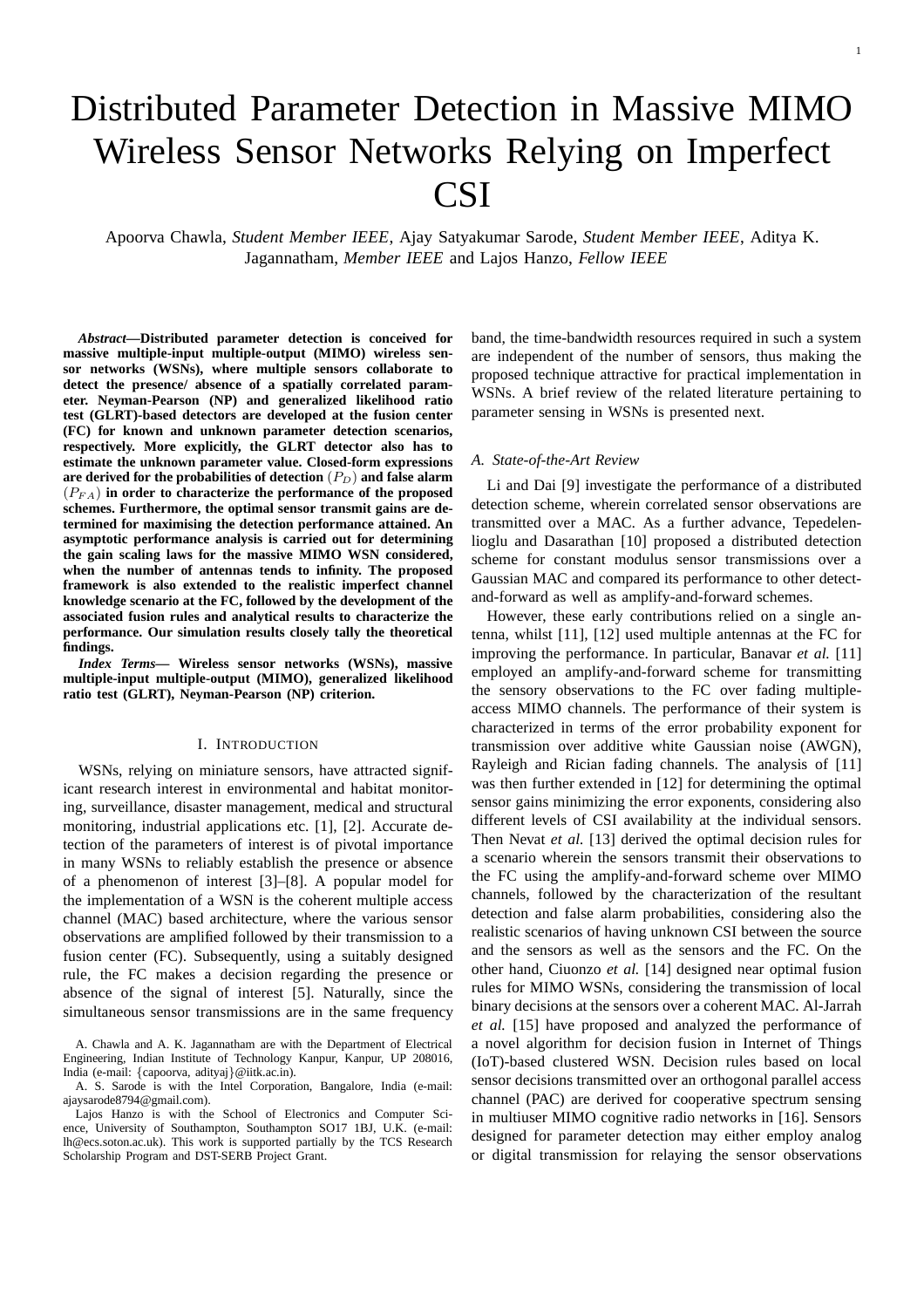to the FC. Due to the bandwidth and power constraints, the sensor measurements are generally compressed prior to transmission over a rate-constrained channel [17]. Typically, the local binary decisions of the individual sensors are transmitted and subsequently processed at the FC in order to arrive at a global decision. Nevertheless, this leads to performance degradation as the FC does not receive all the information [18]. Furthermore, the local detection rules have to be optimized in order to achieve the minimum detection error. As demonstrated in [19], [20], the optimal detection rule for a binary hypothesis testing problem, derived using the Neyman-Pearson (NP) and Bayesian criteria, reduces to the likelihood ratio test (LRT). However, the optimal local thresholds at the individual sensors are generally non-identical and have to be jointly evaluated along with that of the global fusion rule for reliable sensor decisions. Therefore, the search for optimal local detectors can potentially be of exponentially growing complexity [21].

Recently, several researchers have studied the benefits of employing a massive antenna array at the base station (BS) for meeting the ever-growing demand for higher data rates. In such a massive MIMO system, the BS has a very large antenna array, typically comprising hundreds of antennas, for simultaneously serving a large number of single-antenna devices/ sensors, using the same time-frequency resources [22]. This in turn leads to a high spectral efficiency in such systems. Additionally, linear receiver techniques can be adopted at the massive MIMO BS without impacting the performance [23], thereby leading to appealingly low complexity of signal processing. Furthermore, massive MIMOs facilitate a significant transmit power reduction for the devices, proportional to the number of antennas at the BS, without compromising the asymptotic rate of the users [24]–[26]. Hence, there has been a growing interest in employing massive MIMOs in WSNs [27]–[33]. In this context, Jiang *et al.* [27] investigated the estimation and detection performance of a WSN using a massive antenna array, wherein the sensors communicate over a coherent MAC, followed by the performance characterization of the NP and energy detectors, and the associated linear minimum mean squared error (LMMSE) estimator. Shirazinia *et al.* [28] investigated the problem of decentralized estimation of a correlated random parameter vector in a massive MIMO network using the MMSE estimator. The impact of transceiver hardware impairments, both at the single-antenna sensors and at the massive-antenna FC, on the detection performance of massive MIMO-based distributed detection systems, has been explored in [29]. Ciuonzo *et al.* [30] have proposed low complexity sub-optimal detection rules, such as the deflectionmaximizer widely linear (WL) and linear-filter fusion rules, for large antenna-array based WSNs. Ciuonzo *et al.* [31] have developed sub-optimal fusion rules for massive antenna based WSNs, wherein the channel is modeled by Rician fading. The authors of [32], [33] have analyzed the performance of the NP criterion based simplified fusion rules for low-SNR distributed detection in massive MIMO WSNs, incorporating also the reliabilities of the local sensor decisions. Furthermore, Dey *et al.* [34] propose and analyze the performance of sub-optimum decision fusion techniques conceived for an orthogonal frequency division multiplexing (OFDM) based

collaborative wideband spectrum sensing system, wherein the DFC is equipped with a massive antenna array. While the benefit of massive antenna arrays is widely recognized in general communication systems, there is a paucity of contributions analyzing their benefits in the context of WSNs, especially when the sensors employ an amplify-and-forward scheme for measurement transmission, followed by parameter detection. Furthermore, none of the existing contributions have considered maximal ratio combining (MRC) at the FC in an amplify-and-forward based measurement transmission scheme for fully exploiting the benefits of a massive MIMO system, followed by the design of the optimal detectors, which can significantly reduce the complexity of parameter sensing. To fill this gap in the literature, this paper analyzes the benefit of employing a massive antenna array at the FC, wherein lowcomplexity linear processing based fusion rules are derived for detecting the presence/ absence of a spatially correlated known/ unknown parameter, employing the NP criterion and generalized likelihood ratio test (GLRT) paradigms, respectively, considering both perfect and imperfect CSI at the FC. The main contributions of this work for spatially correlated parameter detection in a massive MIMO WSN are summarized below.

## *B. Main Contributions*

- This work considers a sensor network wherein multiple sensors transmit their amplified analog observations to the FC for the detection of a spatially correlated parameter. This is in contrast to [30]–[33], which consider the transmission of local sensor decisions to the FC. The proposed framework considers the effects of parameter correlation, which naturally exists due to the spatial proximity of the sensor nodes.
- The NP criterion and the GLRT frameworks are subsequently exploited for designing fusion rules for the detection of known and unknown spatially correlated parameters, respectively, with perfect CSI. This is different from [32], [33] that derive only the NP criterion based fusion rules using the local sensor decisions.
- To enhance the detection performance at the FC, an optimization framework is also developed for deriving the optimal sensor gains, which is absent in [13], [14], [30], [32] that are based on equal sensor power allocation.
- Closed-form analytical expressions are derived for characterizing the performance of the proposed detectors in terms of the resultant  $P_D$  and  $P_{FA}$  at the FC.
- The above schemes and analysis are also extended to practical scenarios having imperfect CSI, which includes determining the requisite detectors and characterizing their analytical detection performance. By contrast, [11], [12], [14] only consider the idealized scenario of perfect CSI at the FC.
- The asymptotic performance of the fusion rules is examined in the large antenna regime and the pertinent scaling laws are derived for both uniform and optimized gain allocation schemes in the massive MIMO WSN scenarios, whereas [30], [33] characterize the asymptotic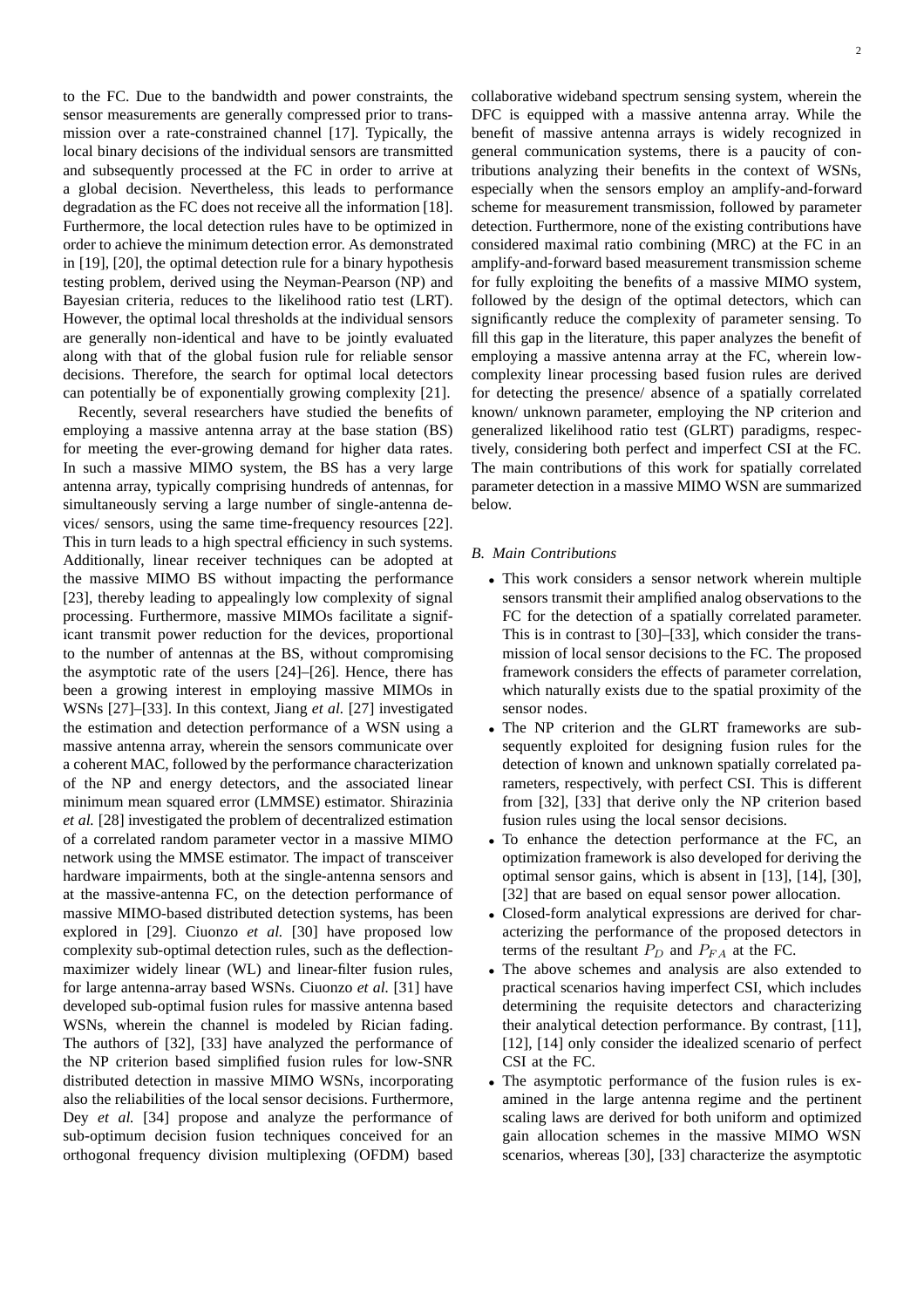3

TABLE I A BRIEF COMPARISON WITH EXISTING LITERATURE

|                                     | -111 | [12] | [13] | 114 I | [27] | [28] | $\left[29\right]$ | [30] | 1311 | 1321 | $\left[33\right]$ | Proposed Work |
|-------------------------------------|------|------|------|-------|------|------|-------------------|------|------|------|-------------------|---------------|
| Massive MIMO Architecture           |      |      |      |       |      |      |                   |      |      |      |                   |               |
| <b>Local Sensor Decisions</b>       |      |      |      |       |      |      |                   |      |      |      |                   |               |
| Amplify & Forward Scheme            |      |      |      |       |      |      |                   |      |      |      |                   |               |
| Optimal Gain/ Power Allocation      |      |      |      |       |      |      |                   |      |      |      |                   |               |
| Single-Antenna Sensors/Users        |      |      |      |       |      |      |                   |      |      |      |                   |               |
| Signaling Matrix Optimization       |      |      |      |       |      |      |                   |      |      |      |                   |               |
| Gain/ Power Scaling                 |      |      |      |       |      |      |                   |      |      |      |                   |               |
| Spatially Correlated Parameter      |      |      |      |       |      |      |                   |      |      |      |                   |               |
| Linear Filtering Architecture at FC |      |      |      |       |      |      |                   |      |      |      |                   |               |
| Multiple Observation Vector Model   |      |      |      |       |      |      |                   |      |      |      |                   |               |
| Low SNR Approximation               |      |      |      |       |      |      |                   |      |      |      |                   |               |

performance only for uniform power allocation. It is explicitly demonstrated that the transmit gain of each sensor can be reduced in proportion to the number of antennas at the FC, which is key to maximizing the lifetime of the battery operated sensor nodes.

# *C. Organization*

The rest of the paper is organized as follows. Section II describes the system model for spatially correlated parameter sensing and distributed detection in massive MIMO WSNs, where the sensors transmit their amplified observations to the FC over a MAC. Section III presents the log likelihood ratio (LLR) based fusion rule for the detection of a known parameter, followed by its detection performance characterization. Subsequently we also develop the optimization framework of deriving the optimal sensor gains. This framework is then extended to an unknown parameter detection scenario in Section IV, wherein a GLRT-based detector is derived. Our asymptotic performance analysis and our gain scaling laws are derived in Section V for the massive MIMO detectors proposed in Section III and Section IV. Our imperfect CSI framework is presented in Section VI, followed by the fusion rules conceived both for known and unknown parameter detection in Section VI-A and Section VI-B, respectively. Our simulation results are provided in Section VII, followed by our conclusions in Section VIII.

## *D. Notations*

The notation used throughout the paper is summarized as follows. Uppercase boldface  $(X)$  and lowercase boldface  $(x)$ represent matrices and vectors, respectively, while  $[X]_{mn}$  and  $x_n$  denote the  $(m, n)$ th and nth element of the matrix **X** and vector x, respectively. Furthermore, 0 denotes a vector with all its elements being zero and I represents an identity matrix. The operators  $\mathbb{E}\{\cdot\}$ ,  $\Re\{\cdot\}$ ,  $(\cdot)^{T}$ ,  $(\cdot)^{H}$ ,  $\exp\{\cdot\}$ ,  $(\cdot)^{-1}$ ,  $\|\cdot\|$  and  $\|\cdot\|$  represent the expectation, real part, transpose, Hermitian, exponential, inverse, absolute value and weighted norm, respectively and the symbol  $\stackrel{a}{\sim}$  is used for defining an approximate distribution of a random variable. The quantity  $p(\cdot)$  represents the probability density function (PDF) and  $p(A; B)$  represents the PDF where A is parameterized by B. The notation  $x \sim \mathcal{CN}(\mu, C)$  is used to define the complex Gaussian distribution of the random vector x with mean  $\mu$ and covariance matrix  $C$ . The term  $Q$  represents the Gaussian Q-function and is defined as  $Q(x) = \frac{1}{\sqrt{2}}$  $\frac{1}{2\pi} \int_x^{\infty} \exp\left(-\frac{y^2}{2}\right)$  $\frac{y^2}{2}$  dy.

# II. SYSTEM MODEL

Let us consider a WSN wherein  $K$  sensors monitor a signal of interest belonging to the set  $\Theta \in \{0, \theta\} \in \mathbb{R}$ for differentiating between the events characterized by the set of hypotheses  $\mathcal{H} = {\mathcal{H}_0, \mathcal{H}_1}$ . The null hypothesis  $\mathcal{H}_0$ corresponding to  $\Theta = 0$ , represents the absence of the signal of interest and the alternative hypothesis  $\mathcal{H}_1$  denotes the presence of the signal, i.e.,  $\Theta = \theta$ . Each sensor node has a single antenna and communicates with a FC equipped with a large antenna array comprising of  $M$  antennas, where we have  $M \gg K$ . Note that most existing contributions on massive MIMO [24], [26], [30], [33] consider single antenna devices and sensors to limit the device complexity. The sensors transmit their suitably preprocessed correlated measurements to the FC over a coherent MAC, as illustrated in Fig. 1. The measurement process at the j-th sensor,  $1 \le j \le K$ , can be modeled as  $x_j = a_j \Theta + v_j$ , where  $v_j$  is the complex Gaussian observation noise at the  $j$ -th sensor that is distributed as  $v_j \sim \mathcal{CN}(0, \sigma_v^2)$  and  $a_j$  are observation constants, similar to the models in [35]. The j-th sensor measurement  $x_i$  is thereafter precoded using a complex gain  $f_i$  and forwarded to the FC for a global decision. The signal  $y \in \mathbb{C}^{M \times 1}$  received by the FC under the two hypotheses can be expressed as

$$
\mathcal{H}_0: \mathbf{y} = \mathbf{G}\mathbf{F}\mathbf{v} + \mathbf{n}
$$
  

$$
\mathcal{H}_1: \mathbf{y} = \mathbf{G}\mathbf{F}\mathbf{a}\theta + \mathbf{G}\mathbf{F}\mathbf{v} + \mathbf{n},
$$
 (1)

where  $n \in \mathbb{C}^{M \times 1}$  is the AWGN vector at the FC that is distributed as  $\mathbf{n} \sim \mathcal{CN}(\mathbf{0}, \sigma_n^2 \mathbf{I}_M), \mathbf{a} = \left[a_1, \ldots, a_K\right]^T \in \mathbb{C}^{K \times 1}$ and  $\mathbf{v} \in \mathbb{C}^{K \times 1}$  denotes a similar stacking of the observation noise samples  $v_j$  of the K sensors. The diagonal matrix  $\mathbf{F} = \text{diag}(f_1, \dots, f_K) \in \mathbb{C}^{K \times K}$  is obtained by placing the complex gains  $f_j$ ,  $1 \leq j \leq K$ , along its principal diagonal. The channel matrix between the  $K$  sensors and the FC is represented by  $\mathbf{G} = [\mathbf{g}_1, \dots, \mathbf{g}_K] \in \mathbb{C}^{M \times K}$  and its *j*-th column vector, which corresponds to the  $j$ -th sensor, is represented by  $\mathbf{g}_j \in \mathbb{C}^{M \times 1}$ . The m-th,  $1 \leq m \leq M$ , element of  $\mathbf{g}_j$ , denoted by  $g_{mj} = [\mathbf{G}]_{mj}$  can be modeled as  $g_{mj} = \sqrt{\beta_j} h_{mj}$ , where  $h_{mj}$  denotes the small-scale fading coefficient between the mth antenna at the FC and the  $j$ -th sensor. The large-scale fading coefficient  $\beta_i$  that models the geometric attenuation and lognormal shadowing is invariant over  $m$ , and it is assumed to be constant over multiple coherence time intervals. Therefore, the channel matrix G can be decomposed as

$$
\mathbf{G} = \mathbf{H} \mathbf{D}^{1/2},\tag{2}
$$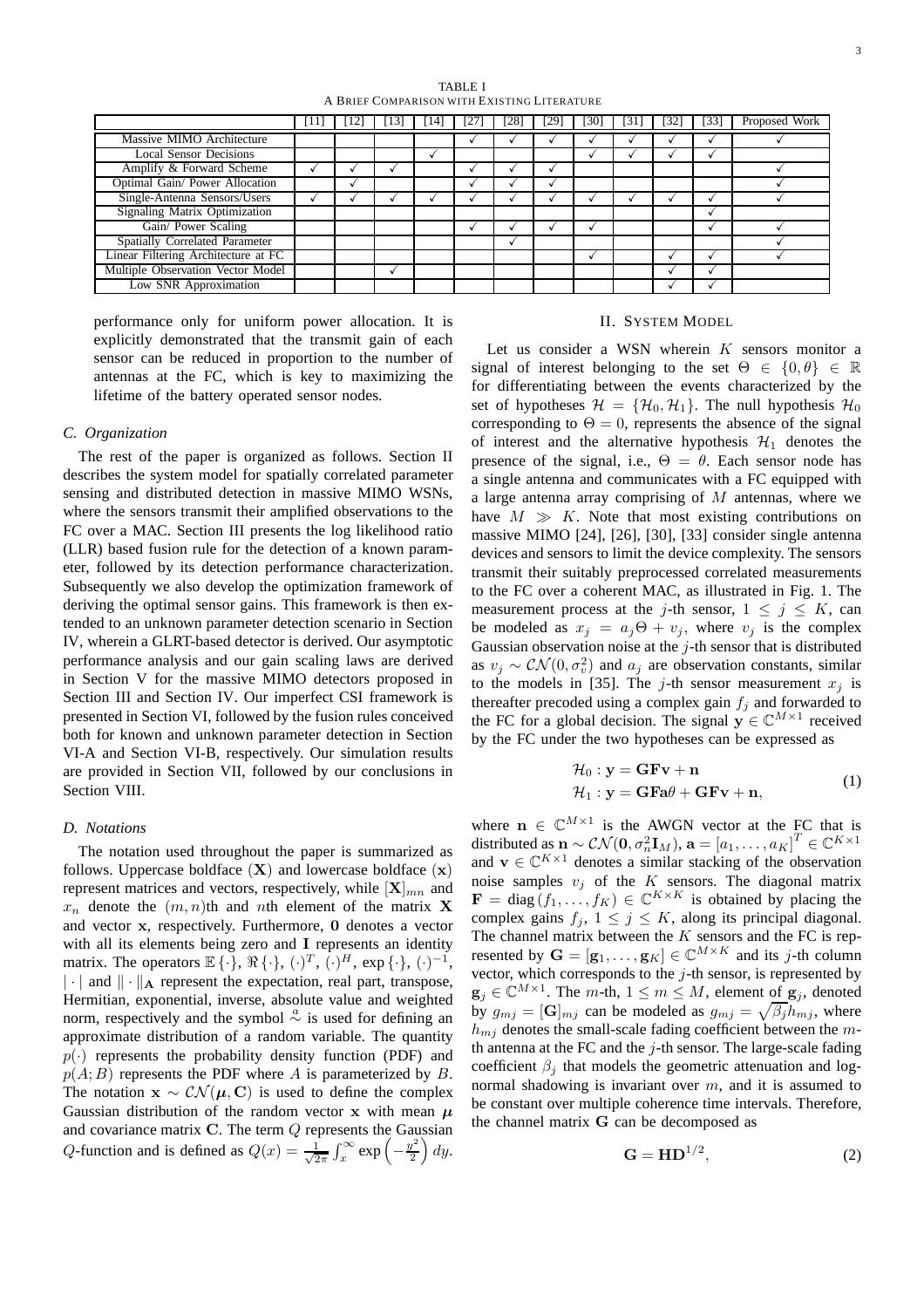

Fig. 1. System model of the massive MIMO WSN, wherein  $K$  single-antenna sensors communicate with a M receive antenna array based FC.

where  $\mathbf{H} = [\mathbf{h}_1, \dots, \mathbf{h}_K]$  and  $\mathbf{D} = \text{diag}(\beta_1, \dots, \beta_K)$ . The diagonal matrix  $\mathbf{D} \in \mathbb{C}^{K \times K}$  represents the large-scale fading matrix and  $\mathbf{H} \in \mathbb{C}^{M \times K}$  denotes the small-scale fading matrix comprising the fast fading channel coefficients between the K sensors and the FC. The elements of H, denoted by  $h_{mj}$ , are assumed to be independent identically distributed (i.i.d.) as  $\mathcal{CN}(0,1)$ . Consequently, under favorable propagation conditions, the elements of G can also be modeled as independent random variables that are distributed as  $g_{mi} \sim \mathcal{CN}(0, \beta_i)$ . Moreover, the channel vectors corresponding to distinct sensors are assumed to be mutually independent. This holds true as a result of the assumption that the sensors are spatially well separated in a typical WSN. Therefore, from the law of large numbers, this leads to the property

$$
\frac{1}{M}\mathbf{G}^H\mathbf{G} = \mathbf{D}^{1/2}\frac{\mathbf{H}^H\mathbf{H}}{M}\mathbf{D}^{1/2} \approx \mathbf{D}, \text{ for } M \gg K. \tag{3}
$$

Hence, as M becomes large, under favorable propagation conditions, the channel vectors of different sensors become pairwise orthogonal. This is a widely exploited property of massive MIMO systems, which has been exploited in numerous contributions [24], [36]. For the above system, the optimal decision rules and the resultant performance at the FC are determined for various scenarios.

# III. FUSION RULE FOR A KNOWN SIGNAL  $\theta$  with PERFECT CSI

This section derives the fusion rule for the detection of a known deterministic parameter  $\theta$  with perfect CSI. The more challenging scenarios with unknown  $\theta$  and imperfect CSI are considered later in Section IV and Section VI, respectively. Using the popular NP criterion [37], which aims for maximizing the probability of detection subject to a given probability of false alarm, the LLR test formulated for the binary hypothesis testing problem in (1) can be expressed as

$$
T(\mathbf{y}) = \ln \left[ \frac{p(\mathbf{y}|\mathcal{H}_1)}{p(\mathbf{y}|\mathcal{H}_0)} \right] \underset{\mathcal{H}_0}{\overset{\mathcal{H}_1}{\gtrless}} \gamma,
$$
 (4)

where  $p(\mathbf{y}|\mathcal{H}_0)$  and  $p(\mathbf{y}|\mathcal{H}_1)$  denote the likelihood functions corresponding to the null and alternative hypotheses, respectively, while  $\gamma$  represents the detection threshold. It can be observed that the received signal in (1) follows the Gaussian



Fig. 2. Two-step architecture at the FC.

distribution under both the hypotheses, which is given as

$$
\mathbf{y} \sim \begin{cases} \mathcal{CN}(\mathbf{0}, \tilde{\mathbf{C}}) & , \text{ under } \mathcal{H}_0 \\ \mathcal{CN}(\mathbf{G}\mathbf{F}\mathbf{a}\theta, \tilde{\mathbf{C}}) & , \text{ under } \mathcal{H}_1 \end{cases}
$$

where  $\tilde{\mathbf{C}} = \sigma_v^2 \mathbf{G} \mathbf{F} \mathbf{F}^H \mathbf{G}^H + \sigma_n^2 \mathbf{I}$  denotes the covariance of the effective noise at the output. Substituting the PDFs of the observation y, the LLR test in (4) can be expressed as

$$
T(\mathbf{y}) = \ln \left[ \frac{\exp(-(y - \mathbf{G} \mathbf{F} \mathbf{a} \theta)^H \tilde{\mathbf{C}}^{-1} (\mathbf{y} - \mathbf{G} \mathbf{F} \mathbf{a} \theta))}{\exp(-\mathbf{y}^H \tilde{\mathbf{C}}^{-1} \mathbf{y})} \right].
$$
 (5)

The FC can directly employ the LLR test in (5) for the detection of the signal of interest. However, the above test is computationally complex as it requires the matrix inversion  $\tilde{\mathbf{C}}^{-1} \in \mathbb{C}^{M \times M}$ , which imposes a computational complexity of  $\mathcal{O}(M^2K)$  that depends on M. Interestingly, it has been widely exploited in the existing literature on massive MIMO systems that linear processing employing MRC achieves good performance in the large antenna regime, i.e., when  $M \gg K$  [26]. Exploiting this property, a two-step procedure is developed now for efficiently computing the fusion rules with reduced computational complexities, which are suitable for practical implementation. Fig. 2 shows a block diagram of the system. In the first step, the received signal is processed using the MRC at the FC. Subsequently, the processed measurements of the individual sensors are combined in the second step to obtain a global decision.

Upon applying the MRC to the received signal in (1), the filter output  $\tilde{\mathbf{y}} \in \mathbb{C}^{K \times 1}$  corresponding to the hypotheses  $\mathcal{H}_0$ and  $\mathcal{H}_1$ , respectively, can be expressed as

$$
\mathcal{H}_0: \tilde{\mathbf{y}} = \frac{1}{M} \mathbf{G}^H \mathbf{y} = \frac{\mathbf{G}^H \mathbf{G}}{M} \mathbf{F} \mathbf{v} + \frac{1}{M} \mathbf{G}^H \mathbf{n}
$$
  

$$
\mathcal{H}_1: \tilde{\mathbf{y}} = \frac{1}{M} \mathbf{G}^H \mathbf{y} = \frac{\mathbf{G}^H \mathbf{G}}{M} \mathbf{F} \mathbf{a} \theta + \frac{\mathbf{G}^H \mathbf{G}}{M} \mathbf{F} \mathbf{v} + \frac{1}{M} \mathbf{G}^H \mathbf{n}.
$$
  
(6)

Under the favorable propagation conditions described in (3), the filter output in (6) can be closely approximated for a massive MIMO scenario as

$$
\mathcal{H}_0: \tilde{\mathbf{y}} \approx \tilde{\mathbf{n}} \n\mathcal{H}_1: \tilde{\mathbf{y}} \approx \mathbf{D} \mathbf{F} \mathbf{a} \theta + \tilde{\mathbf{n}},
$$
\n(7)

where the noise vector  $\tilde{\mathbf{n}} = \mathbf{DFv} + \frac{1}{M} \mathbf{G}^H \mathbf{n} \in \mathbb{C}^{K \times 1}$  is distributed as  $\mathcal{CN}(\mathbf{0}, \mathbf{C})$  with  $\mathbf{C} = \sigma_v^2 \mathbf{D} \mathbf{F} \mathbf{F}^H \mathbf{D}^H + \frac{\sigma_n^2}{M} \mathbf{D}$ . The distribution of  $\tilde{y}$  under both the hypotheses can be equivalently written as  $\sim$  C  $\sim$  C ( $\sim$ 

$$
\mathcal{H}_0: \tilde{\mathbf{y}} \stackrel{\alpha}{\sim} \mathcal{CN}(\mathbf{0}, \mathbf{C}) \n\mathcal{H}_1: \tilde{\mathbf{y}} \stackrel{a}{\sim} \mathcal{CN}(\mathbf{DFa}\theta, \mathbf{C}).
$$
\n(8)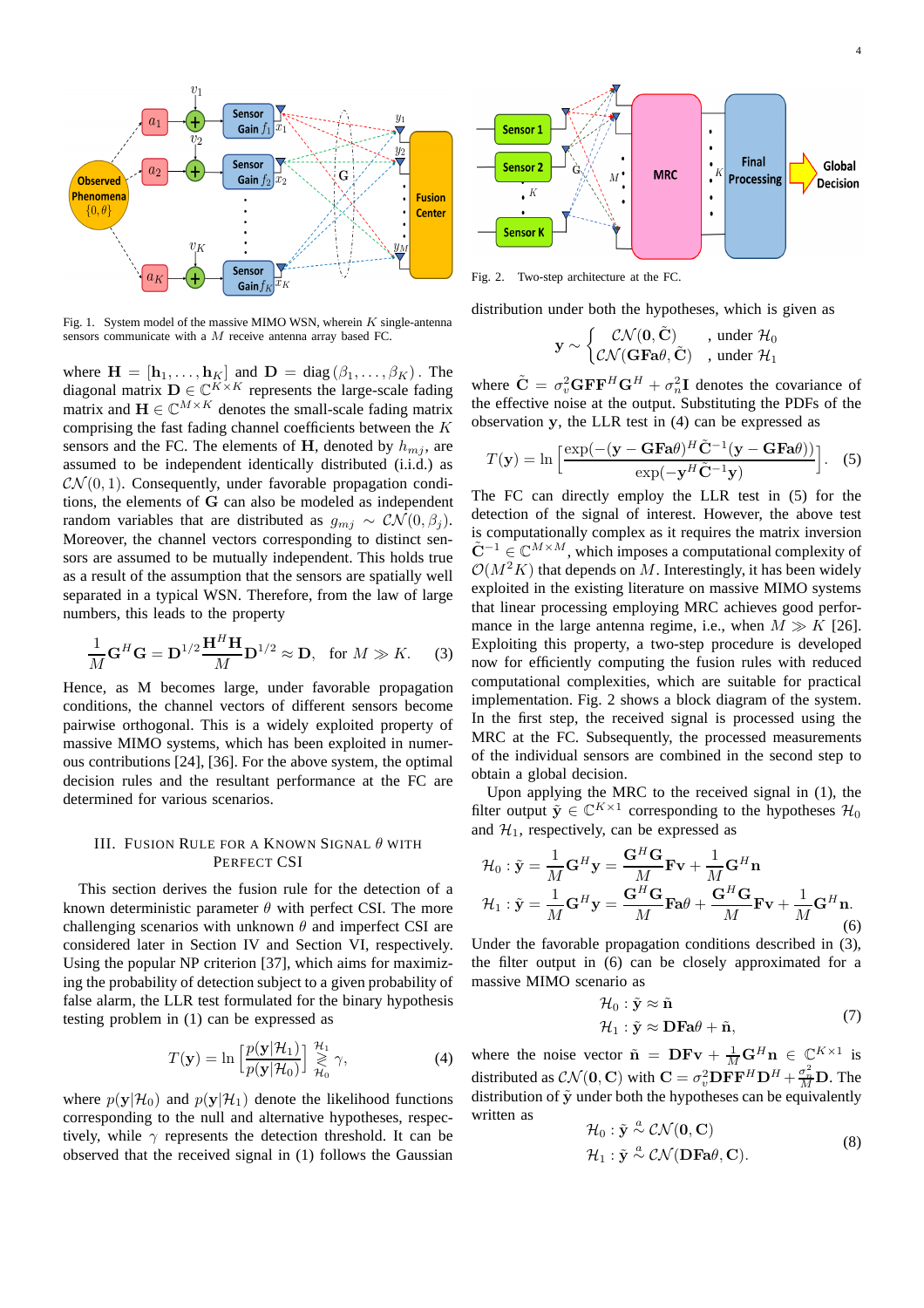TABLE II COMPUTATIONAL COMPLEXITY OF FUSION RULES

| <b>Fusion Rules</b>                 | Complexity                              |
|-------------------------------------|-----------------------------------------|
| $T_{\rm KP}({\bf y})$               | $\mathcal{O}(M^2K)$                     |
| $T_{\rm KP}(\tilde{\bf y})$         | $\mathcal{O}(MK + K^3)$                 |
| $T_{\rm UP}({\bf y})$               | $\mathcal{O}(M^2K)$                     |
| $T_{\text{UP}}(\tilde{\mathbf{y}})$ | $\mathcal{O}(MK+K^3)$                   |
| $T_{\rm KIP}({\bf y})$              | $\mathcal{O}(M^2K + M\tau K)$           |
| $T_{\rm KIP}({\bf y})$              | $\mathcal{O}(M\tau K + K^3)$            |
| $T_{\text{UIP}}(\mathbf{y})$        | $\mathcal{O}(M^2K + M\tau K)$           |
| $T_{\rm UP}(\check{\mathbf{y}})$    | $\overline{\mathcal{O}(M\tau K + K^3)}$ |

The LLR for the binary hypothesis testing problem in (7) can now be expressed as

$$
T_{\rm KP}(\tilde{\mathbf{y}}) = \ln \left[ \frac{p(\tilde{\mathbf{y}}|\mathcal{H}_1)}{p(\tilde{\mathbf{y}}|\mathcal{H}_0)} \right],\tag{9}
$$

which can be further simplified using the PDFs determined in (8) under both hypotheses as

$$
T_{\text{KP}}(\tilde{\mathbf{y}}) \equiv \ln \left[ \frac{\exp(-(\tilde{\mathbf{y}} - \mathbf{D} \mathbf{F} \mathbf{a} \theta)^H \mathbf{C}^{-1} (\tilde{\mathbf{y}} - \mathbf{D} \mathbf{F} \mathbf{a} \theta))}{\exp(-(\tilde{\mathbf{y}}^H \mathbf{C}^{-1} \tilde{\mathbf{y}}))} \right]
$$

$$
\equiv \Re \left( \mathbf{a}^H \mathbf{F}^H \mathbf{D}^H \mathbf{C}^{-1} \tilde{\mathbf{y}} \right).
$$
(10)

An alternative derivation of the test statistic using an asymptotic simplification of the LRT is given in the technical report in [38]. It is worth noting that the above test, in contrast to the LLR test in (5), is numerically stable and has a low computational complexity because of the diagonal structure of the covariance matrix  $\mathbf{C} \in \mathbb{C}^{K \times K}$ . The computational complexity of evaluating  $\mathbb{C}^{-1}$  is  $\mathcal{O}(K^3)$ , which does not depend on M, in contrast to the complexity required to evaluate  $\tilde{C}^{-1}$  as mentioned above. Furthermore, the computational complexity of the proposed simplified detector  $T_{KP}(\tilde{y})$  in (10), based on the filtered output  $\tilde{y}$ , is  $\mathcal{O}(MK + K^3)$ , while the original test  $T(y)$  in (5) has a computational complexity of  $O(M^2K)$ . Table II summarizes the computational complexities of the various fusion rules. Upon substituting the matrices F, D, C and the vectors  $\tilde{y}$ , a in the above expression (10), the closed-form expression for the simplified test statistic can be expressed as

$$
T_{\rm KP}(\tilde{\mathbf{y}}) \equiv \sum_{j=1}^K \Re \Big( \frac{M a_j^* f_j^* \tilde{y}_j}{\sigma_v^2 M \beta_j |f_j|^2 + \sigma_n^2} \Big) \underset{\mathcal{H}_0}{\overset{\mathcal{H}_1}{\gtrless}} \gamma', \qquad (11)
$$

where  $\gamma'$  denotes the detection threshold. As seen, the above detector is a simple linear filter, which is well suited for practical implementation due to its low complexity. For the specific scenario where all the sensor transmit gains are assumed to be same, i.e.,  $|f_j|^2 = p_u$ ,  $\forall j$ , the above test statistic further reduces to  $T_{\text{KP,I}}(\tilde{\mathbf{y}}) \equiv \sum_{j=1}^{K} \Re \left( \frac{\sqrt{p_u} M a_j^* \tilde{y}_j}{\sigma_v^2 p_u M \beta_j + \sigma_n^2} \right)$  . The probabilities of detection  $(P_D)$  and false alarm  $(P_{FA})$  of this test  $T_{KP}(\tilde{y})$  are given by the result below.

**Theorem 1.** For a given threshold  $\gamma'$ , the probabilities of *detection and false alarm of the test statistic*  $T_{KP}(\tilde{y})$  *in* (11)*, denoted by*  $P_D$  *and*  $P_{FA}$ *, respectively, can be formulated as* 

$$
P_D = Q\Big(\frac{\gamma' - \mu_{T_{KP}}|\mathcal{H}_1}{\sigma_{T_{KP}}}\Big), \ P_{FA} = Q\Big(\frac{\gamma' - \mu_{T_{KP}}|\mathcal{H}_0}{\sigma_{T_{KP}}}\Big), \ (12)
$$

where the terms  $\mu_{T_{KP}}|\mu_0$ ,  $\mu_{T_{KP}}|\mu_1$  are the means under the null and alternative hypotheses, respectively, and  $\sigma^2_{T_{\text{\tiny KP}}}$  denotes the *variance of*  $T_{KP}(\tilde{y})$ *, yielding:* 

$$
\mu_{T_{KP}}|\mathcal{H}_0 = 0, \tag{13}
$$
\n
$$
\frac{K}{2} M_{B \cup [a]}^2 |f|^2 \theta
$$

$$
\mu_{T_{KP}}|\mathcal{H}_1 = \sum_{j=1}^{K} \frac{M\beta_j |a_j|^2 |f_j|^2 \theta}{\sigma_v^2 M\beta_j |f_j|^2 + \sigma_n^2},\tag{14}
$$

$$
\sigma_{T_{KP}}^2 = \sum_{j=1}^{K} \frac{1}{2} \Big( \frac{M \beta_j |a_j|^2 |f_j|^2}{\sigma_v^2 M \beta_j |f_j|^2 + \sigma_n^2} \Big),\tag{15}
$$

*Proof:* Given in Appendix A.

## *A. Sensor Gain Optimization*

This subsection formulates our optimization framework for determining the optimal sensor gains  $|f_j|^2$ ,  $1 \le j \le K$ , similar to the approach in [27]. Our goal is that of further enhancing the detection performance of the test proposed in (11) via the optimal sharing of the total sensor power  $P$ . The deflection  $coefficient<sup>1</sup>$  defined in [39] for characterizing the detection performance of the test in (11) can be expressed as

$$
d^{2} = \frac{(\mu_{T_{\text{KP}}|\mathcal{H}_{1}} - \mu_{T_{\text{KP}}|\mathcal{H}_{0}})^{2}}{\sigma_{T_{\text{KP}}}^{2}}.
$$
 (16)

Upon substituting the expressions of  $\mu_{T_{KP}}|\mu_0, \mu_{T_{KP}}|\mu_1$  and  $\sigma_{T_{KP}}^2$ from  $(13)$ ,  $(14)$  and  $(15)$ , respectively, into  $(16)$ , the deflection coefficient expression above can be further simplified to

$$
d_{\rm KP}^2 = \sum_{j=1}^K \frac{2M\theta^2 \beta_j |a_j|^2 |f_j|^2}{\sigma_v^2 M \beta_j |f_j|^2 + \sigma_n^2} = 2\theta \mu_{T_{\rm KP}|\mathcal{H}_1}.
$$
 (17)

Thus, maximizing  $\mu_{T_{KP}}|\mathcal{H}_1$  will also maximize the deflection coefficient, which in turn maximizes the detection performance. Defining  $p_j = |f_j|^2$ , the optimization problem constructed for maximizing the deflection coefficient can be formulated as

$$
\min_{p_j} \sum_{j=1}^{K} \frac{-M\beta_j |a_j|^2 p_j}{\sigma_v^2 M \beta_j p_j + \sigma_n^2}
$$
\nsubject to

\n
$$
\sum_{j=1}^{K} p_j = P
$$
\n
$$
p_j \geq 0,
$$
\n(18)

where  $P$  denotes the total sensor transmit power. The result below determines the optimal sensor gains  $p_i$ .

**Lemma 1.** *The optimal values of*  $p_i$  *that are the solution of the optimization problem in* (18) *are given as*

$$
p_j = \left(\sqrt{\frac{\sigma_n^2 |a_j|^2}{\lambda M \beta_j \sigma_v^4}} - \frac{\sigma_n^2}{M \beta_j \sigma_v^2}\right)^+, \tag{19}
$$

where  $(x)^{+} = x$  for  $x \geq 0$  and 0 otherwise. The dual variable  $\lambda > 0$  is evaluated using the constraint  $\sum_{j=1}^{K} p_j = P$ .

*Proof:* See Appendix B.

<sup>1</sup>It is a normalized squared distance between the centroids of the PDFs of  $T_{KP}(\tilde{y})$  under both hypotheses, with the normalization factor being the variance.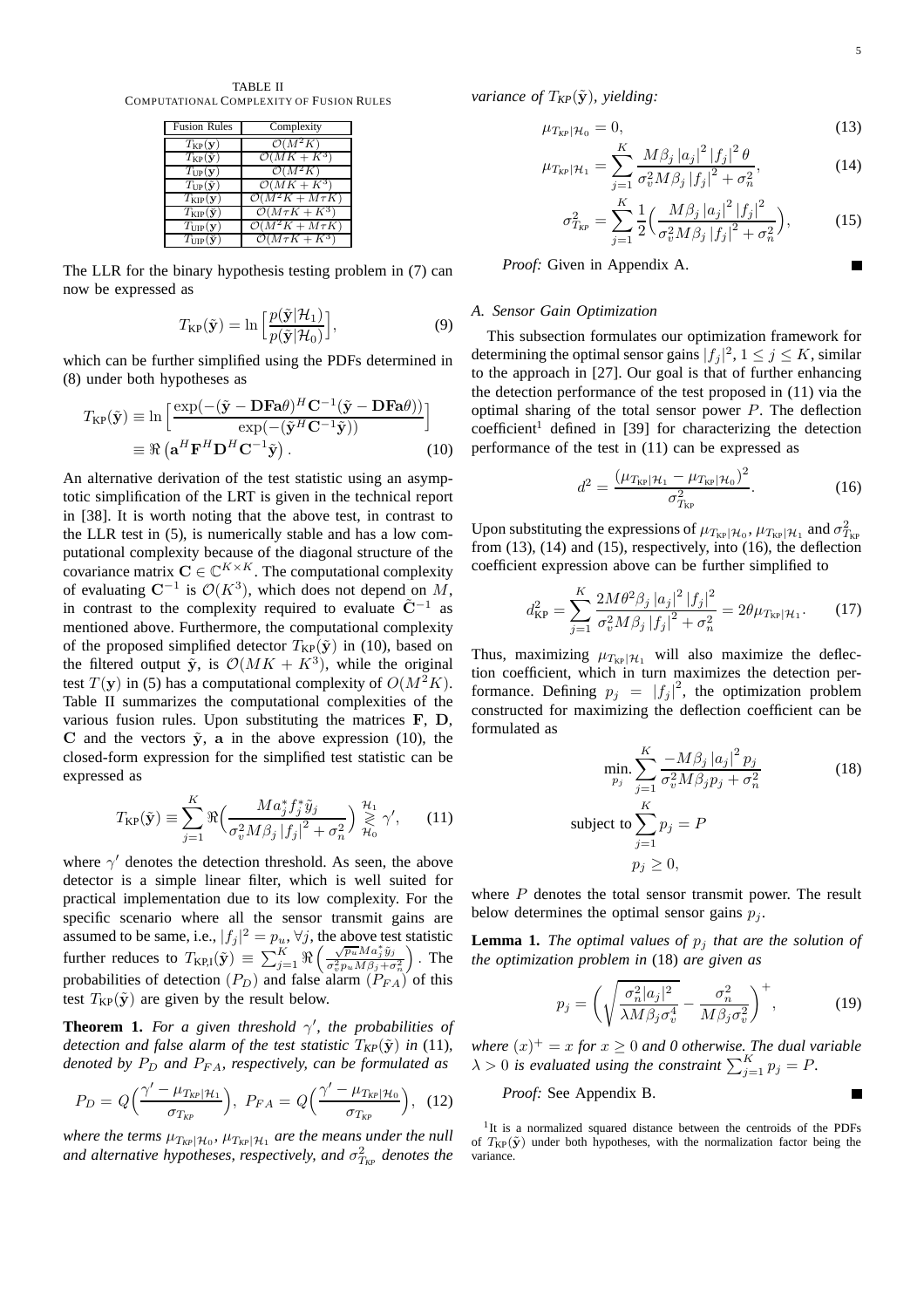The lower and upper bounds on  $\lambda$  denoted by  $\lambda_l, \lambda_u,$ respectively, can be represented as  $\lambda_l = \min_j \left\{ \frac{\sigma_n^2 M \tilde{\beta}_j |a_j|^2}{(\sigma_v^2 P M \beta_j + \sigma_n^2)} \right\}$  $\frac{\sigma_n^2 M \beta_j |a_j|^2}{(\sigma_v^2 P M \beta_j + \sigma_n^2)^2}$ and  $\lambda_u = \max_j \left\{ \frac{M\beta_j |a_j|^2}{\sigma_n^2} \right\}$  $\left\{\frac{\partial_j |a_j|^2}{\partial_n^2}\right\}$ . The value of  $\lambda$  is obtained by the classic bisection search over  $[\lambda_l, \lambda_u]$ . The next section considers a scenario where the signal is unknown. The pertinent fusion rule and the corresponding performance analysis based on the aforementioned framework for massive MIMO WSNs are discussed next.

# IV. FUSION RULE FOR UNKNOWN  $\theta$  with PERFECT CSI

In this section, a GLRT based hypothesis testing framework [37] is presented for the detection of an unknown signal. Let  $\hat{\theta}$  denote the maximum likelihood (ML) estimate of the parameter  $\theta$  under the alternative hypothesis  $\mathcal{H}_1$  that is obtained by maximizing the pdf of the MRC output  $\tilde{y}$  under the alternative hypothesis, i.e.,  $p(\tilde{\mathbf{y}}; \theta | \mathcal{H}_1)$ , which is given as [40]

$$
p(\tilde{\mathbf{y}};\theta|\mathcal{H}_1) = \frac{1}{\pi^K|\mathbf{C}|} \exp[-(\tilde{\mathbf{y}} - \mathbf{D}\mathbf{F}\mathbf{a}\theta)^H \mathbf{C}^{-1}(\tilde{\mathbf{y}} - \mathbf{D}\mathbf{F}\mathbf{a}\theta)].
$$

The value of  $\hat{\theta}$  is determined as

$$
\hat{\theta} = \frac{\Re(\mathbf{a}^H \mathbf{F}^H \mathbf{D}^H \mathbf{C}^{-1} \tilde{\mathbf{y}})}{\mathbf{a}^H \mathbf{F}^H \mathbf{D}^H \mathbf{C}^{-1} \mathbf{D} \mathbf{F} \mathbf{a}}.
$$
 (20)

The PDFs of the filter output vector  $\tilde{\mathbf{y}}$  under both the hypotheses can be obtained as

$$
p(\tilde{\mathbf{y}}; \hat{\theta} | \mathcal{H}_1) = \frac{1}{\pi^K |\mathbf{C}|} \exp(-\|\tilde{\mathbf{y}} - \mathbf{D} \mathbf{F} \mathbf{a} \hat{\theta}\|_{\mathbf{C}^{-1}}^2)
$$
  

$$
p(\tilde{\mathbf{y}} | \mathcal{H}_0) = \frac{1}{\pi^K |\mathbf{C}|} \exp(-\tilde{\mathbf{y}}^H \mathbf{C}^{-1} \tilde{\mathbf{y}}).
$$
 (21)

Using (21), the GLRT statistic  $T_{\text{UP}}(\tilde{\mathbf{y}})$  for the massive MIMO WSN can be simplified to

$$
T_{\text{UP}}(\tilde{\mathbf{y}}) = \ln \left[ \frac{p(\tilde{\mathbf{y}}; \hat{\theta} | \mathcal{H}_1)}{p(\tilde{\mathbf{y}} | \mathcal{H}_0)} \right]
$$
  
\n
$$
\equiv \ln \left[ \frac{\frac{1}{\pi^R |\mathbf{C}|} \exp(-(\tilde{\mathbf{y}} - \mathbf{D} \mathbf{F} \mathbf{a} \hat{\theta})^H \mathbf{C}^{-1} (\tilde{\mathbf{y}} - \mathbf{D} \mathbf{F} \mathbf{a} \hat{\theta}))}{\frac{1}{\pi^R |\mathbf{C}|} \exp(-\tilde{\mathbf{y}}^H \mathbf{C}^{-1} \tilde{\mathbf{y}})}
$$
  
\n
$$
\equiv \Re(\hat{\theta} \mathbf{a}^H \mathbf{F}^H \mathbf{D}^H \mathbf{C}^{-1} \tilde{\mathbf{y}}).
$$
\n(22)

Upon substituting the value of  $\hat{\theta}$  obtained in (20) into (22), the test statistic can be further simplified to obtain the test

$$
T_{\text{UP}}(\tilde{\mathbf{y}}) \equiv \Big| \sum_{j=1}^{K} \Re \Big( \frac{M f_j^* a_j^* \tilde{y}_j}{\sigma_v^2 M \beta_j |f_j|^2 + \sigma_n^2} \Big) \Big| \equiv |T'_{\text{UP}}(\tilde{\mathbf{y}})| \underset{\mathcal{H}_0}{\geqslant} \gamma''.
$$
\n(23)

The detection performance of the test above is given by the result below.

**Theorem 2.** *The*  $P_D$  *and*  $P_{FA}$  *corresponding to the test statistic*  $T_{UP}(\tilde{y})$  *in* (23) *for the detection of an unknown deterministic parameter in a massive MIMO WSN are given as*

$$
P_D = Q\left(\frac{\gamma'' - \mu_{T'_{UP}}|\mathcal{H}_1}{\sigma_{T'_{UP}}}\right) + Q\left(\frac{\gamma'' + \mu_{T'_{UP}}|\mathcal{H}_1}{\sigma_{T'_{UP}}}\right),
$$
  
\n
$$
P_{FA} = 2Q\left(\frac{\gamma''}{\sigma_{T'_{UP}}}\right),
$$
\n(24)

*where* γ ′′ *represents the detection threshold. The quantities*  $\mu_{T'_{\text{UP}}|\mathcal{H}_0}$ ,  $\mu_{T'_{\text{UP}}|\mathcal{H}_1}$  denote the means under the pair of hypothe- $\sin \mathcal{H}_0$  and  $\mathcal{H}_1$ , respectively and  $\sigma^2_{T'_{UP}}$  is the variance under *UP both the hypotheses, which are given as*

$$
\mu_{T'_{UP}|\mathcal{H}_0} = 0,\tag{25}
$$

$$
\mu_{T'_{UP}|\mathcal{H}_1} = \sum_{j=1}^{K} \frac{M\beta_j |a_j|^2 |f_j|^2 \theta}{\sigma_v^2 M \beta_j |f_j|^2 + \sigma_n^2},
$$
(26)

$$
\sigma_{T'_{UP}}^2 = \sum_{j=1}^K \frac{1}{2} \left( \frac{M\beta_j |a_j|^2 |f_j|^2}{\sigma_v^2 M \beta_j |f_j|^2 + \sigma_n^2} \right). \tag{27}
$$

*Proof:* See Appendix C.

## *A. Sensor Gain Optimization*

Similar to the known parameter case, the detection performance for the unknown parameter scenario can be maximized by maximizing the deflection coefficient of the test  $T_{\text{UP}}(\tilde{\mathbf{y}})$  in (23). Using (24), the detection threshold  $\gamma''$  can be represented in terms of the  $P_{FA}$  as  $\gamma'' = \left[Q^{-1}(P_{FA}/2)\right] \sigma_{T'_{UP}}$ . Upon substituting  $\gamma''$  in (24), the probability of detection  $P_D$  for the test can be recast as  $P_D = Q(Q^{-1}(P_{FA}/2) - \sqrt{d_{UP}^2}) +$  $Q(Q^{-1}(P_{FA}/2)+\sqrt{d_{UP}^2})$ , where  $d_{UP}^2$  denotes the deflection coefficient corresponding to the test statistic  $T_{\text{UP}}(\tilde{\mathbf{y}})$  in (23) that can be expressed as

$$
d_{\text{UP}}^2 = \frac{(\mu_{T'_{\text{UP}}|\mathcal{H}_1})^2}{\sigma_{T'_{\text{UP}}}^2} = 2\theta \mu_{T'_{\text{UP}}|\mathcal{H}_1}.
$$
 (28)

Using (28), the optimization problem determining the optimal values  $p_j = |f_j|^2$  for improving the detection performance can be formulated as

$$
\min_{p_j} \sum_{j=1}^{K} \frac{-M\beta_j |a_j|^2 p_j}{\sigma_v^2 M \beta_j p_j + \sigma_n^2}
$$
\nsubject to

\n
$$
\sum_{j=1}^{K} p_j = P
$$
\n
$$
p_j \geq 0.
$$
\n(29)

As seen, the above optimization problem is similar to that for the known parameter scenario of (18) and the solution is therefore once again given by (19). The asymptotic performance analysis and the pertinent gain scaling laws for the massive MIMO WSN for various scenarios are determined in the subsequent section.

## V. ASYMPTOTIC PERFORMANCE ANALYSIS

This section analyzes the asymptotic performance of the proposed detectors for the deterministic known and unknown parameter scenarios of (11) and (23), respectively, in the large antenna regime, i.e. when  $M \to \infty$ , considering both identical and optimized sensor gains. The asymptotic performance corresponding to a large number of antennas at the FC demonstrates the rate at which the transmit gain of the sensors can be decreased upon increasing the number of antennas at the FC. This in turn has a significant implication for the WSN, since the reduced transmit power can lead to improved battery life of the sensors.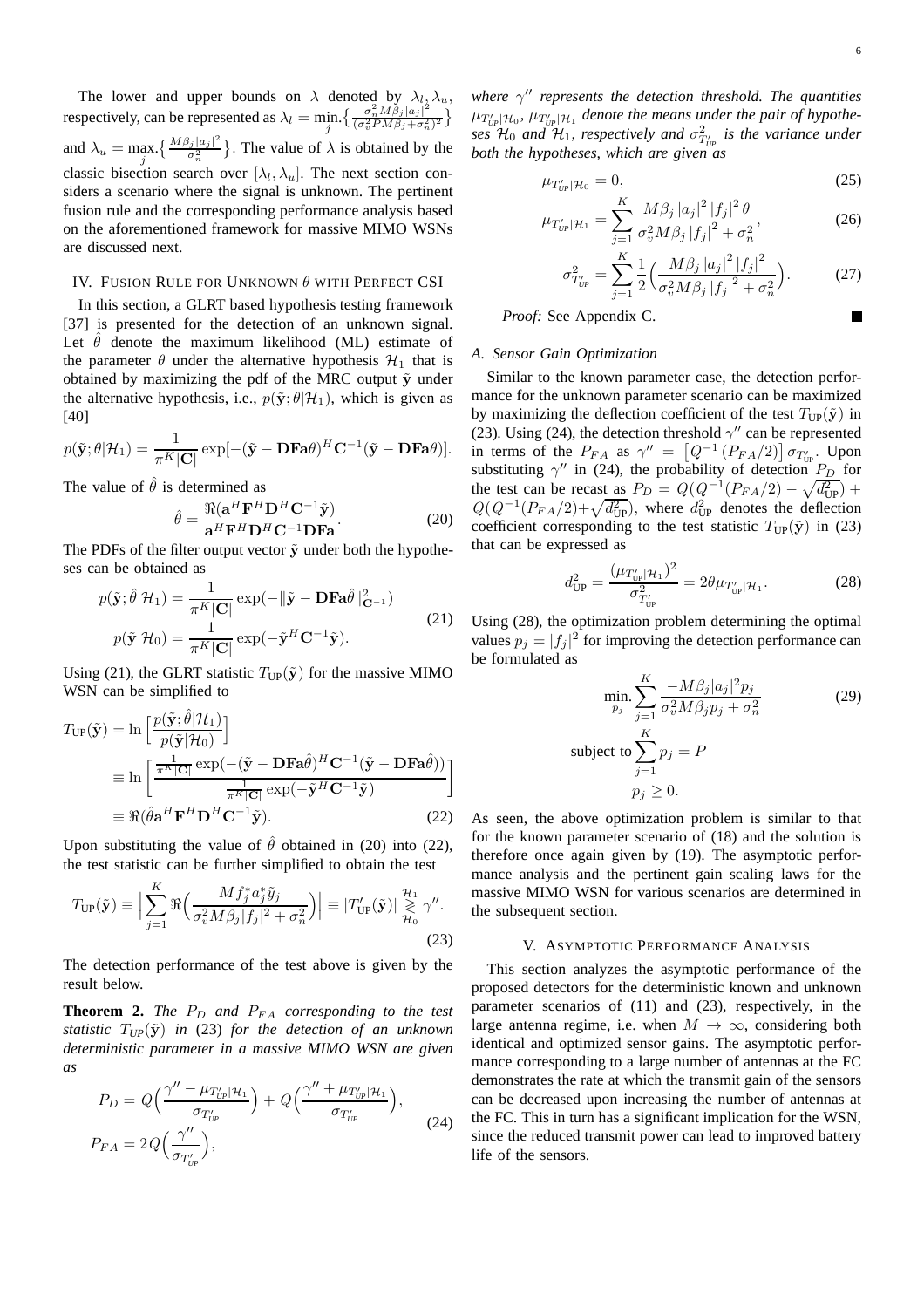## *A. Known Parameter*

This subsection presents the asymptotic performance of the test statistic in (11) for both identical and optimal gain allocation.

*1) Uniformly Distributed Gain Allocation:* Under this scheme, equal power is allocated to all the sensors, i.e.,  $p_u = |f_j|^2 = P/K$ ,  $\forall j$ . Let us consider the scaling of  $p_u = \frac{\tilde{p}_u}{M}$ , where  $\tilde{p}_u$  denotes the average gain of each sensor. Using this scaling, the asymptotic performance of the detector in (11) in the large antenna regime can be derived as shown below.

**Theorem 3.** *The asymptotic probabilities of detection and* false alarm, represented by  $P_D^u$  and  $P_{FA}^u$ , respectively, are *given below for the test statistic*  $T_{KP}(\tilde{y})$  *of* (11)*, as*  $M \to \infty$ *, and using identical gain allocation,*

$$
P_D^u = Q(\gamma' - \tilde{\mu}_{T_{KP}|\mathcal{H}_1}^u), \ P_{FA}^u = Q(\gamma'), \tag{30}
$$

where the quantity  $\tilde{\mu}^u_{T_{KP}|\mathcal{H}_1}$  represents the normalized mean *corresponding to the alternative hypothesis and is given as*

$$
\tilde{\mu}_{T_{KP}|\mathcal{H}_1}^u = \sqrt{\sum_{j=1}^K \frac{2\tilde{p}_u \beta_j \left|a_j\right|^2 \theta^2}{\sigma_v^2 \tilde{p}_u \beta_j + \sigma_n^2}}.
$$
\n(31)

*Proof:* See Appendix D.

*2) Optimal Gain Allocation:* To derive the asymptotic bounds on  $P_D$  and  $P_{FA}$  with optimal gain allocation as described in Section III-A, a modified KKT multiplier  $\lambda'$  is defined as  $\lambda' = \frac{\lambda}{M}$ . Incorporating  $\lambda'$ , the solution in (19) can be rewritten as

$$
p_j = \frac{1}{M} \left( \sqrt{\frac{\sigma_n^2 |a_j|^2}{\lambda' \beta_j \sigma_v^4}} - \frac{\sigma_n^2}{\beta_j \sigma_v^2} \right)^+ = \frac{1}{M} \tilde{p}_j, \qquad (32)
$$

where  $\sum_{j=1}^{K} \tilde{p}_j = P$ . Similar to the previous analysis,  $\lambda'$  can be found via bisection search over  $[\lambda'_l, \lambda'_u]$ , where  $\lambda'_l$  and  $\lambda'_u$ denote the lower and upper bounds on  $\lambda'$ , respectively, and are given as  $\lambda'_l = \min_j \left\{ \frac{\beta_j \sigma_n^2 |a_j|^2}{(\beta_j \sigma_v^2 P + \sigma_n^2)} \right\}$  $\left(\frac{\beta_j \sigma_n^2 |a_j|^2}{(\beta_j \sigma_v^2 P + \sigma_n^2)^2}\right)$  and  $\lambda'_u = \max_j \left\{\frac{\beta_j |a_j|^2}{\sigma_n^2}\right\}$  $\frac{|a_j|^2}{\sigma_n^2}$ . Following similar lines to those of the identical gain allocation, the asymptotic bounds on the corresponding  $P_D$  and  $P_{FA}$ values be obtained by using the scaling  $p_j = |f_j|^2 = \frac{\tilde{p}_j}{M}$ M as described by the result below.

**Theorem 4.** *The asymptotic probabilities of detection and* false alarm,  $P_D^o$  and  $P_{FA}^o$ , respectively, are determined below *for the test*  $T_{\text{KP}}(\tilde{y})$  *in* (11)*, as*  $M \to \infty$ *, in conjunction with optimal gain allocation,*

$$
P_D^o = Q(\gamma' - \tilde{\mu}_{T_{KP}|\mathcal{H}_1}^o), \ P_{FA}^o = Q(\gamma'), \tag{33}
$$

*where the normalized mean for*  $\mathcal{H}_1$ *, denoted by*  $\tilde{\mu}^o_{T_{KP}|\mathcal{H}_1}$ *, is given as*

$$
\tilde{\mu}^o_{T_{\mathsf{KP}}|\mathcal{H}_1} = \sqrt{\sum_{j=1}^K \frac{2\tilde{p}_j \beta_j |a_j|^2 \theta^2}{\sigma_v^2 \tilde{p}_j \beta_j + \sigma_n^2}}.
$$
\n(34)

The proof of the above theorem follows similar lines to those of Theorem 3 with the scaling  $p_u = \frac{\tilde{p}_u}{M}$  replaced by  $p_j = \frac{\tilde{p}_j}{M}$ M .

# *B. Unknown Parameter*

Consider the scaling of  $p_u = \frac{\tilde{p}_u}{M}$ . The next result presents the asymptotic performance of the test in (23) for the detection of an unknown parameter in a massive MIMO WSN.

**Theorem 5.** The asymptotic probabilities of detection  $P_D^u$  and false alarm  $P_{FA}^u$  of the detector in (23), are given below for *identical gain allocation,*

$$
P_D^u = Q(\gamma'' - \tilde{\mu}_{T_{UP}'}^u | \mathcal{H}_1) + Q(\gamma'' + \tilde{\mu}_{T_{UP}}^u | \mathcal{H}_1), P_{FA}^u = 2Q(\gamma''),
$$
\n(35)

*where*  $\gamma''$  *represents the detection threshold and*  $\tilde{\mu}^u_{U_{\gamma}}|\mathcal{H}_1$  *is the normalized mean for the hypothesis* H1*, which is obtained as*

$$
\tilde{\mu}^u_{T'_{UP}|\mathcal{H}_1} = \sqrt{\sum_{j=1}^K \frac{2\tilde{p}_u \beta_j |a_j|^2 \theta^2}{\sigma_v^2 \tilde{p}_u \beta_j + \sigma_n^2}}.
$$
\n(36)

*Proof:* Follows lines similar to those of Theorem 3. Finally, following a procedure similar to that of Theorem 5 above, the corresponding performance metrics, i.e.,  $P_D^o$  and  $P_{FA}^o$ , for the detection of an unknown parameter in the massive MIMO WSN with perfect CSI and optimal gain allocation can be derived by substituting  $p_j = |f_j|^2 = \frac{\tilde{p}_j}{M}$  in place of  $p_u =$  $|f_j|^2 = \frac{\tilde{p}_u}{M}$ . The closed-form expression of the normalized mean for this framework is explicitly given below:-

$$
\tilde{\mu}^o_{T'_{\text{UP}}|\mathcal{H}_1} = \sqrt{\sum_{j=1}^K \frac{2\beta_j |a_j|^2 \tilde{p}_j \theta^2}{\sigma_v^2 \beta_j \tilde{p}_j + \sigma_n^2}}.
$$
\n(37)

A common feature of all the tests for a massive antenna array at the FC having perfect CSI, as it becomes evident from the above investigation, is that the transmit gain of each sensor can be reduced proportionally to  $1/M$  without degrading the  $P_D$ ,  $P_{FA}$  performance. This is indeed one of the key benefits of a massive MIMO WSN, which can be exploited to achieve significant power savings, without compromising the sensing performance. The next section presents the proposed detectors along with their analysis for scenarios having imperfect CSI in a massive MIMO WSN.

#### VI. FRAMEWORK FOR IMPERFECT CSI

Let  $\tau$  pilot symbols be transmitted in each channel coherence interval of duration  $\tau_c$ , for channel estimation in the massive MIMO WSN. The remaining  $(\tau_c - \tau)$  symbols are used for data transmission. All the sensors are assumed to simultaneously transmit orthogonal pilot sequences of length  $\tau$ so that the resultant pilot matrix  $\mathbf{\Phi} \in \mathbb{C}^{\tau \times K}$  is orthogonal, and satisfies the property  $\mathbf{\Phi}^H \mathbf{\Phi} = \mathbf{I}_K$ . The received signal matrix  $\mathbf{Y}_p \in \mathbb{C}^{M \times \tau}$  at the FC corresponding to the transmitted pilot matrix can be expressed as

$$
\mathbf{Y}_p = \sqrt{p_p} \mathbf{G} \mathbf{\Phi}^T + \mathbf{W}_p, \tag{38}
$$

where  $p_p = \tau p_u$  is the pilot power, and  $\mathbf{W}_p \in \mathbb{C}^{M \times \tau}$  denotes the noise matrix with i.i.d. elements distributed as  $w_{p,i,j} \sim$  $CN(0, \sigma_w^2)$ . From (38), the MMSE estimate of G is [24]

$$
\hat{\mathbf{G}} = \frac{1}{\sqrt{p_p}} \mathbf{Y}_p \mathbf{\Phi}^* \left( \frac{\sigma_w^2}{p_p} \mathbf{D}^{-1} + \mathbf{I}_K \right)^{-1} . \tag{39}
$$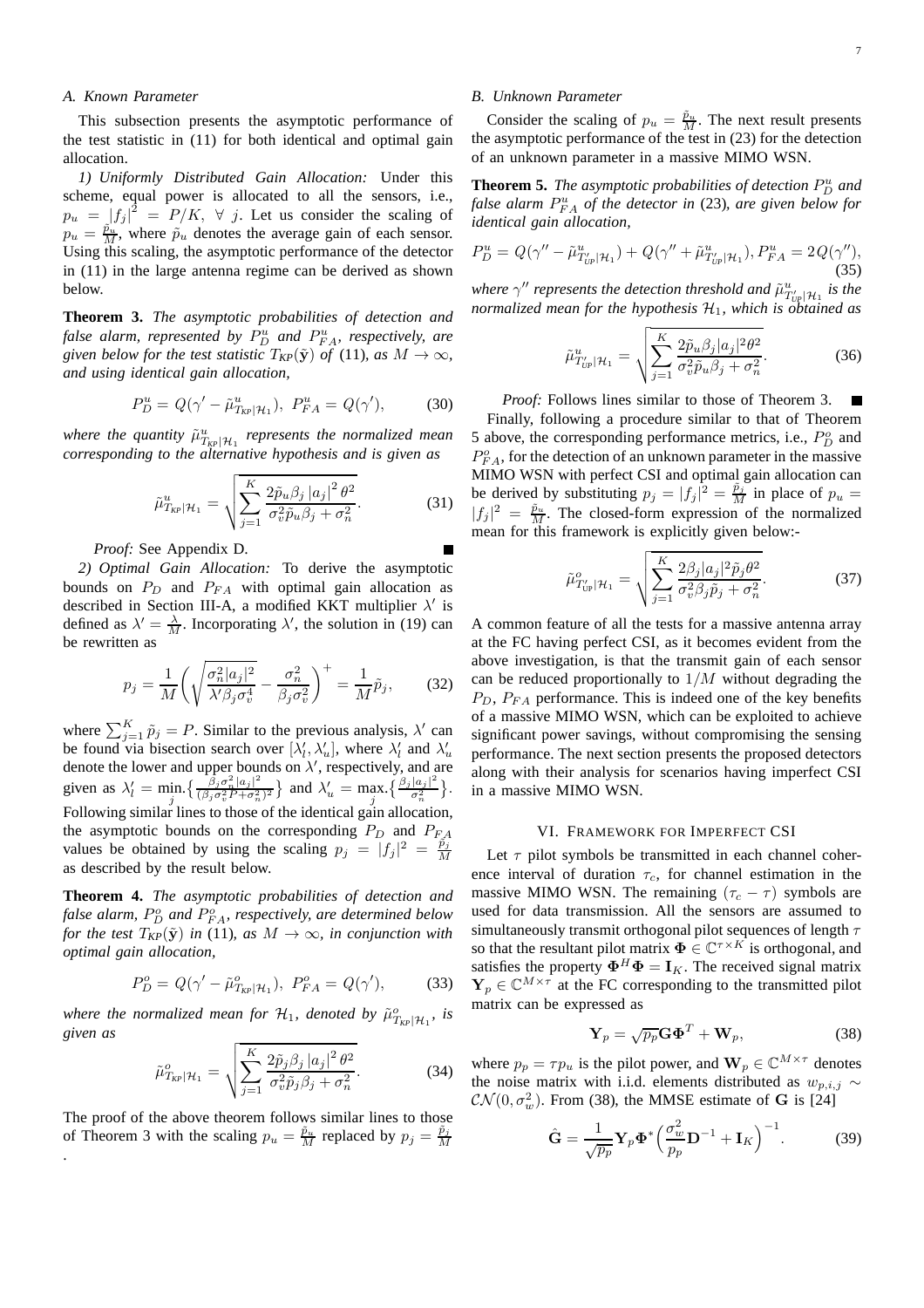Let the corresponding estimation error matrix be defined as  $\mathcal{E} = \hat{G} - G$ . The j-th columns of  $\hat{G}$  and  $\mathcal{E}$  denoted by  $\hat{g}_i$  and  $\varepsilon_i$ , respectively, follow the complex Gaussian distributions determined as  $\hat{\mathbf{g}}_j \sim \mathcal{CN}(\mathbf{0}, \beta_{\hat{g},j} \mathbf{I}_M), \beta_{\hat{g},j} \triangleq p_p \beta_j^2/(\sigma_w^2 + p_p \beta_j)$ and  $\varepsilon_j \sim \mathcal{CN}(\mathbf{0}, \gamma_{\varepsilon,j} \mathbf{I}_M), \gamma_{\varepsilon,j} \triangleq \sigma_w^2 \beta_j / (\sigma_w^2 + p_p \beta_j)$ . For the imperfect CSI scenario, the signal in (1) received at the FC under both the hypotheses can be modified as

$$
\mathcal{H}_0: \mathbf{y} = \hat{\mathbf{G}} \mathbf{F} \mathbf{v} - \mathcal{E} \mathbf{F} \mathbf{v} + \mathbf{n}, \n\mathcal{H}_1: \mathbf{y} = \hat{\mathbf{G}} \mathbf{F} \mathbf{a} \theta - \mathcal{E} \mathbf{F} \mathbf{a} \theta + \hat{\mathbf{G}} \mathbf{F} \mathbf{v} - \mathcal{E} \mathbf{F} \mathbf{v} + \mathbf{n}.
$$
\n(40)

Furthermore, upon performing MRC processing with the estimated channel matrix  $\tilde{G}$  at the receiver and using the property  $\frac{1}{M}\hat{\mathbf{G}}^H\hat{\mathbf{G}} \approx \mathbf{D}_{\hat{\mathbf{g}}},$  where  $\mathbf{D}_{\hat{\mathbf{g}}} = \text{diag}(\beta_{\hat{g},1}, \dots, \beta_{\hat{g},K})$  [26], the output signals corresponding to both the hypotheses in (40) reduce to

$$
\mathcal{H}_0: \check{\mathbf{y}} \approx \mathbf{w},
$$
  

$$
\mathcal{H}_1: \check{\mathbf{y}} \approx \mathbf{D}_{\hat{\mathbf{g}}} \mathbf{F} \mathbf{a} \theta - \frac{1}{M} \hat{\mathbf{G}}^H \mathbf{\mathcal{E}} \mathbf{F} \mathbf{a} \theta + \mathbf{w},
$$
 (41)

where  $\mathbf{w} = \mathbf{D}_{\hat{\mathbf{g}}} \mathbf{F} \mathbf{v} - \frac{1}{M} \hat{\mathbf{G}}^H \mathbf{\mathcal{E}} \mathbf{F} \mathbf{v} + \frac{1}{M} \hat{\mathbf{G}}^H \mathbf{n} \in \mathbb{C}^{K \times 1}$  denotes the equivalent noise vector that has the covariance matrix of  $\mathbf{C_w}$  =  $\sigma_v^2 \mathbf{D_{\hat{g}}}\mathbf{F} \mathbf{F}^H \mathbf{D_{\hat{g}}^H} + \frac{\sigma_w^2}{M} \big( \sum_{j=1}^K \gamma_{\varepsilon,j} |f_j|^2 \big) \mathbf{D_{\hat{g}}} + \frac{\sigma_n^2}{M} \mathbf{D_{\hat{g}}}.$ The imperfect CSI analysis is inspired by other contribution on massive MIMO, especially by [26], which demonstrates the SINR and power scaling laws. Their analysis shows that the implications for imperfect CSI and the pertinent analysis is significantly different from that of the perfect CSI case. Now the detectors having CSI uncertainty for the known and unknown parameter scenarios are derived below.

## *A. Fusion Rule for Known* θ *with Imperfect CSI*

The distributions of the output  $\check{y}$  corresponding to both the hypotheses, for this scenario, can be derived as

$$
\mathcal{H}_0: \check{\mathbf{y}} \stackrel{a}{\sim} \mathcal{CN}(\mathbf{0}, \mathbf{C}_{\mathbf{w}}), \n\mathcal{H}_1: \check{\mathbf{y}} \stackrel{a}{\sim} \mathcal{CN}(\mathbf{D}_{\hat{\mathbf{g}}}\mathbf{F}\mathbf{a}\theta, \mathbf{C}_{\eta}),
$$
\n(42)

where  $C_n = C_s + C_w$  denotes the equivalent noise covariance matrix under hypothesis  $\mathcal{H}_1$  with  $\mathbf{C}_s \in \mathbb{C}^{K \times K}$  given as  $\mathbf{C}_s =$  $\frac{1}{M} \left( \sum_{j=1}^K \gamma_{\varepsilon,j} |a_j|^2 |f_j|^2 \right) \mathbf{D}_{\hat{\mathbf{g}}}$ . The LLR test  $T_{\text{KIP}}(\check{\mathbf{y}})$  for the filtered output in (41) for the detection of the parameter  $\theta$  in a massive MIMO WSN with imperfect CSI can be formulated as

$$
T_{\text{KIP}}(\check{\mathbf{y}}) = \ln \left[ \frac{p(\check{\mathbf{y}}|\mathcal{H}_1)}{p(\check{\mathbf{y}}|\mathcal{H}_0)} \right]
$$
  
=  $\check{\mathbf{y}}^H \mathbf{C}_{\mathbf{w}}^{-1} \check{\mathbf{y}} - (\check{\mathbf{y}} - \mathbf{D}_{\hat{\mathbf{g}}} \mathbf{F} \mathbf{a} \theta)^H \mathbf{C}_{\eta}^{-1} (\check{\mathbf{y}} - \mathbf{D}_{\hat{\mathbf{g}}} \mathbf{F} \mathbf{a} \theta)$   
=  $\check{\mathbf{y}}^H (\mathbf{C}_{\mathbf{w}}^{-1} - \mathbf{C}_{\eta}^{-1}) \check{\mathbf{y}} + 2 \Re(\theta \mathbf{a}^H \mathbf{F}^H \mathbf{D}_{\hat{\mathbf{g}}}^H \mathbf{C}_{\eta}^{-1} \check{\mathbf{y}}).$  (43)

Upon substituting all the matrices and vectors in the above expression, the test statistic in (43) reduces to

$$
T_{\text{KIP}}(\check{\mathbf{y}}) = \sum_{j=1}^{K} \frac{\sigma_{s,j}^{2} |\check{y}_{j}|^{2}}{\sigma_{w,j}^{2} \sigma_{\eta,j}^{2}} + 2 \Re \Big( \sum_{j=1}^{K} \frac{\theta a_{j}^{*} f_{j}^{*} \beta_{\hat{g},j}^{*} \check{y}_{j}}{\sigma_{\eta,j}^{2}} \Big)
$$
  
= 
$$
\sum_{j=1}^{K} \Big[ \alpha_{j} |\check{y}_{j}|^{2} + 2 \Re \Big( \frac{\theta \alpha_{j} a_{j}^{*} f_{j}^{*} \beta_{\hat{g},j}^{*} \sigma_{w,j}^{2} \check{y}_{j}}{\sigma_{s,j}^{2}} \Big) \Big]
$$
  
= 
$$
\sum_{j=1}^{K} \alpha_{j} [(\check{y}_{j} + \delta_{j})^{*} (\check{y}_{j} + \delta_{j}) - \delta_{j}^{2}], \qquad (44)
$$

where the parameters  $\alpha_j$ ,  $\delta_j$  are defined as  $\alpha_j = \frac{\sigma_{s,j}^2}{\sigma_{w,j}^2 \sigma_{n,j}^2}$  and  $\delta_j = \frac{\theta a_j^* f_j^* \beta_{\hat{a},j}^* \sigma_{w,j}^2}{\sigma_{s,j}^2}$ , respectively. The test statistic in (44) can be further simplified as

$$
T_{\text{KIP}}(\check{\mathbf{y}}) = \sum_{j=1}^{K} \underbrace{\alpha_j |\check{y}_j + \delta_j|^2}_{T_{\text{KIP}}(\check{y}_j)} = \mathbf{y}_1^H \boldsymbol{\alpha} \mathbf{y}_1 \underset{\mathcal{H}_0}{\overset{\mathcal{H}_1}{\geq}} \tilde{\gamma}, \qquad (45)
$$

where the vector  $y_1 \in \mathbb{C}^{K \times 1}$  and the matrix  $\alpha \in \mathbb{C}^{K \times K}$ are defined as  $y_I = [(\check{y}_1 + \delta_1), \dots, (\check{y}_K + \delta_K)]^T$  and  $\alpha =$  $diag(\alpha_1, \ldots, \alpha_K)$ , respectively. From (45), the PDFs of the component test statistic  $T_{\text{KIP}}(\breve{y}_j)$  under both the hypotheses are given as

$$
\mathcal{H}_0: T_{\text{KIP}}(\check{y}_j) = \frac{\alpha_j \sigma_{w,j}^2}{2} \frac{|\check{y}_j + \delta_j|^2}{\sigma_{w,j}^2/2} = \frac{\lambda_{j,0}}{2} \chi_2'^2(\xi_{j,0}),
$$
\n
$$
\mathcal{H}_1: T_{\text{KIP}}(\check{y}_j) = \frac{\alpha_j \sigma_{\eta,j}^2}{2} \frac{|\check{y}_j + \delta_j|^2}{\sigma_{\eta,j}^2/2} = \frac{\lambda_{j,1}}{2} \chi_2'^2(\xi_{j,1}),
$$
\n(46)

where  $\chi_2^2(\xi_{j,0}), \chi_2^2(\xi_{j,1})$  denote non-central chi-squared distributed random variables with two degrees of freedom and  $\xi_{j,0} = \frac{2\delta_j^2}{\sigma_{w,j}^2}, \, \xi_{j,1} = \frac{2(\theta a_j f_j \beta_{\hat{g},j} + \delta_j)^2}{\sigma_{\eta,j}^2}$  $\frac{\partial^{\beta} \hat{\beta}_{\beta,j} + \partial_j}{\partial_{\eta,j}^2}$  denote the non-centrality parameters, respectively, with  $\lambda_{j,0} = \alpha_j \sigma_{w,j}^2$  and  $\lambda_{j,1} =$  $\alpha_j \sigma_{\eta,j}^2$ . Using (46), the test statistic  $T_{\text{KIP}}(\check{y})$  can be equivalently represented as the weighted sum of chi-squared random variables with two degrees of freedom as shown below:-

$$
\mathcal{H}_0: T_{\text{KIP}}(\check{\mathbf{y}}) = \sum_{j=1}^K T_{\text{KIP}}(\check{y}_j) \equiv \sum_{j=1}^K \frac{\lambda_{j,0}}{2} \chi_2'^2(\xi_{j,0}),
$$
  

$$
\mathcal{H}_1: T_{\text{KIP}}(\check{\mathbf{y}}) = \sum_{j=1}^K T_{\text{KIP}}(\check{y}_j) \equiv \sum_{j=1}^K \frac{\lambda_{j,1}}{2} \chi_2'^2(\xi_{j,1}).
$$
\n(47)

The test statistic  $T_{\text{KIP}}(\check{y})$  under both the hypotheses can be closely approximated as the non-central chi-squared random variables

$$
\mathcal{H}_0: T_{\text{KIP}}(\check{\mathbf{y}}) \approx \chi_{l_{\text{KF}}}^{\prime 2}(\xi_{\text{KF}}),
$$
  

$$
\mathcal{H}_1: T_{\text{KIP}}(\check{\mathbf{y}}) \approx \chi_{l_{\text{KD}}}^{\prime 2}(\xi_{\text{KD}}),
$$
 (48)

where the degrees of freedom, i.e.,  $l_{\text{KF}}, l_{\text{KD}}$  and the noncentrality parameters, i.e.,  $\xi_{\text{KF}}, \xi_{\text{KD}}$ , of the chi-squared random variables are obtained from the first four cumulants of  $T_{\text{KIP}}(\check{y})$ using the result in [41]. Employing (48), the closed-form expressions of  $P_D$  and  $P_{FA}$  for the test statistic in (45) can be determined as

$$
P_D \approx \Pr\left(\chi_{l_{\text{KD}}}^{\prime 2}(\xi_{\text{KD}}) > \tilde{\gamma}\right) = Q_{\chi_{l_{\text{KD}}}^{\prime 2}(\xi_{\text{KD}})}(\tilde{\gamma}),\tag{49}
$$

$$
P_{FA} \approx \Pr\left(\chi_{l_{\rm K}f}^{2}(\xi_{\rm K}F) > \tilde{\gamma}\right) = Q_{\chi_{l_{\rm K}f}^{2}(\xi_{\rm K}F)}(\tilde{\gamma}).\tag{50}
$$

The expressions in (49) and (50) can be further simplified by exploiting the asymptotic property of the chi-squared random variable [37] as described in the theorem below.

**Theorem 6.** For a given threshold  $\tilde{\gamma}$ , the probabilities of *detection*  $P_D$  *and false alarm*  $P_{FA}$  *for the proposed detector in* (45)*, can be approximated as seen below for a massive MIMO setup with a large number of antennas* M *at the FC and imperfect CSI,*

$$
P_D \approx Q\Big(\frac{\tilde{\gamma} - \mu_{KD|\mathcal{H}_1}}{\sigma_{KD|\mathcal{H}_1}}\Big), \ P_{FA} \approx Q\Big(\frac{\tilde{\gamma} - \mu_{KF|\mathcal{H}_0}}{\sigma_{KF|\mathcal{H}_0}}\Big), \quad (51)
$$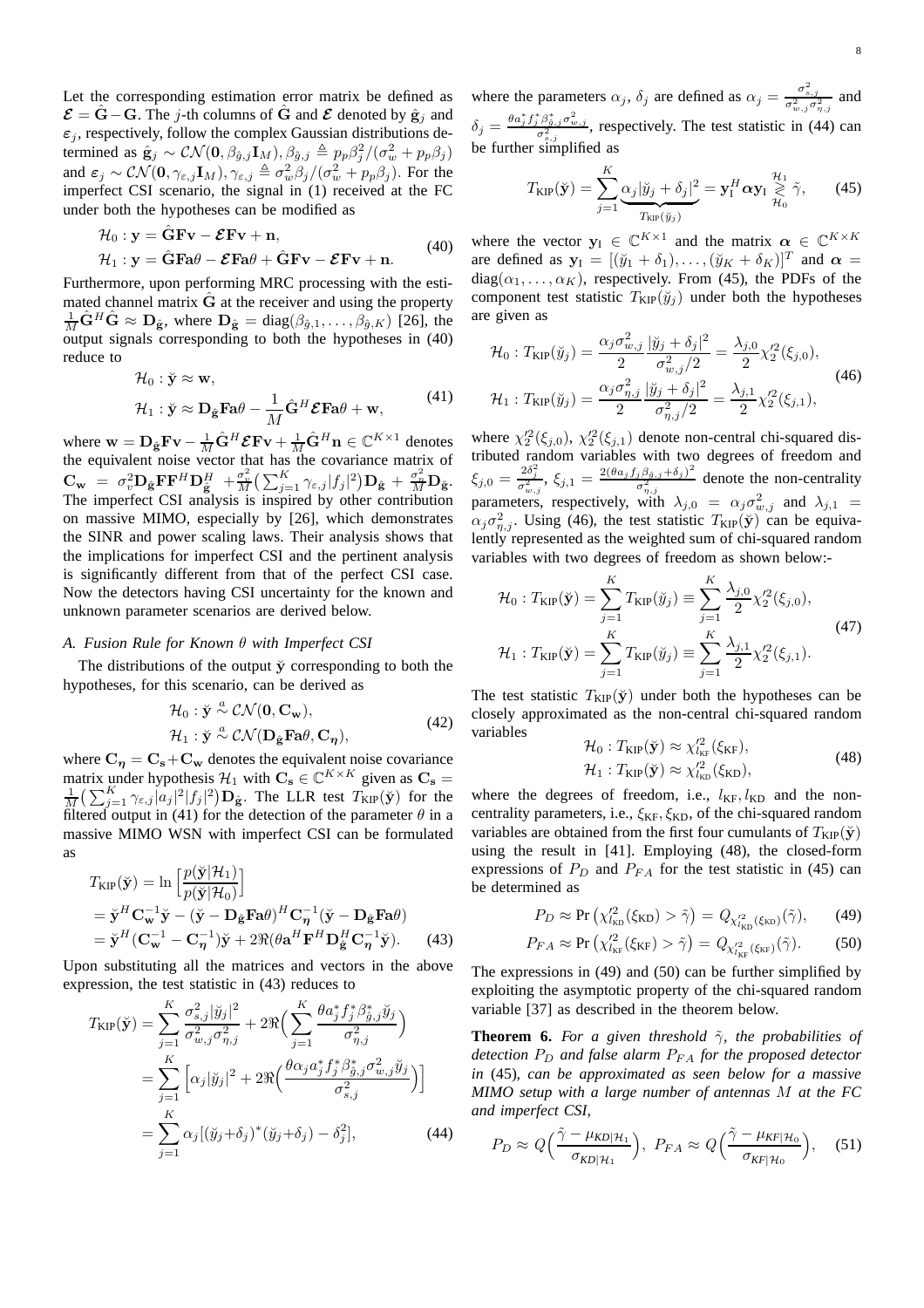*where the moments of the test statistic*  $T_{KIP}(\breve{\mathbf{y}})$  *under the two hypotheses can be derived as*

$$
\mathbb{E}\{T_{KIP}(\breve{\mathbf{y}}); \mathcal{H}_0\} = \mu_{KF|\mathcal{H}_0} = l_{KF} + \xi_{KF},
$$
(52)

$$
\mathbb{E}\{T_{KIP}(\breve{\mathbf{y}}); \mathcal{H}_1\} = \mu_{KD|\mathcal{H}_1} = l_{KD} + \xi_{KD}, \tag{53}
$$

$$
var{T_{KIP}(\breve{\mathbf{y}}); \mathcal{H}_0} = \sigma_{K_F|\mathcal{H}_0}^2 = 2l_{KF} + 4\xi_{KF},
$$
 (54)

$$
var{T_{KIP}(\check{y}); \mathcal{H}_1} = \sigma_{KD|\mathcal{H}_1}^2 = 2l_{KD} + 4\xi_{KD},
$$
 (55)

*Proof:* See Appendix E.

## *B. Fusion Rule for Unknown* θ *with Imperfect CSI*

This section considers a general scenario for the detection of an unknown parameter with imperfect CSI at the FC. The corresponding GLRT based test statistic can be formulated as

$$
T_{\text{UP}}(\check{\mathbf{y}}) = \ln \left[ \frac{p(\check{\mathbf{y}}; \hat{\theta} | \mathcal{H}_1)}{p(\check{\mathbf{y}} | \mathcal{H}_0)} \right].
$$
 (56)

Е

The PDFs of the filter output  $\ddot{y}$  under hypotheses  $\mathcal{H}_0$  and  $\mathcal{H}_1$ , parameterized by  $\hat{\theta}$ , can be expressed as

$$
p(\breve{\mathbf{y}}|\mathcal{H}_0) = \frac{1}{\pi^K |\mathbf{C}_{\mathbf{w}}|} \exp(-\breve{\mathbf{y}}^H \mathbf{C}_{\mathbf{w}}^{-1} \breve{\mathbf{y}}),
$$
  
\n
$$
p(\breve{\mathbf{y}}; \hat{\theta}|\mathcal{H}_1) = \frac{1}{\pi^K |\mathbf{C}_{\eta}|} \exp(-\|\breve{\mathbf{y}} - \mathbf{D}_{\hat{\mathbf{g}}} \mathbf{F} \mathbf{a} \hat{\theta}\|_{\mathbf{C}_{\eta}}^2).
$$
\n(57)

Substituting the above PDFs in (56), the desired test statistic  $T_{\text{UIP}}(\check{\mathbf{y}})$  can be determined as

$$
T_{\text{UIP}}(\breve{\mathbf{y}}) = \breve{\mathbf{y}}^{H} \left( \mathbf{C}_{\mathbf{w}}^{-1} - \mathbf{C}_{\boldsymbol{\eta}}^{-1} \right) \breve{\mathbf{y}} + 2 \Re(\breve{\mathbf{y}}^{H} \mathbf{C}_{\boldsymbol{\eta}}^{-1} \mathbf{D}_{\hat{\mathbf{g}}} \mathbf{F} \mathbf{a} \hat{\theta}) - \hat{\theta}^{2} \mathbf{a}^{H} \mathbf{F}^{H} \mathbf{D}_{\hat{\mathbf{g}}}^{H} \mathbf{C}_{\boldsymbol{\eta}}^{-1} \mathbf{D}_{\hat{\mathbf{g}}} \mathbf{F} \mathbf{a}, \tag{58}
$$

where  $\hat{\theta}$  represents the ML estimate of the parameter  $\theta$ under hypothesis  $\mathcal{H}_1$ , which can be obtained by maximizing  $p(\breve{\mathbf{y}};\theta|\mathcal{H}_1)$  as  $\hat{\theta} = \frac{\Re(\mathbf{a}^H \mathbf{F}^H \mathbf{D}_{\hat{\mathbf{g}}}^H \mathbf{C}_{\eta}^{-1} \breve{\mathbf{y}})}{\mathbf{a}^H \mathbf{F}^H \mathbf{D}_{\hat{\mathbf{g}}}^H \mathbf{C}_{\eta}^{-1} \mathbf{D}_{\theta} \mathbf{F}^{\mathbf{g}}}$  $\frac{\Re(\mathbf{a}^H \mathbf{F}^H \mathbf{D}_{\tilde{\mathbf{g}}}^H \mathbf{C}_{\eta}^{-1} \tilde{\mathbf{y}})}{\mathbf{a}^H \mathbf{F}^H \mathbf{D}_{\tilde{\mathbf{g}}}^H \mathbf{C}_{\eta}^{-1} \mathbf{D}_{\tilde{\mathbf{g}}} \mathbf{F} \mathbf{a}}$  [40]. Substituting  $\hat{\theta}$  in (58), the test statistic  $T_{\text{HP}}(\tilde{\tilde{y}})$  can be simplified as

$$
T_{\text{UIP}}(\check{\mathbf{y}}) = \check{\mathbf{y}}^H (\mathbf{C}_{\mathbf{w}}^{-1} - \mathbf{C}_{\boldsymbol{\eta}}^{-1}) \check{\mathbf{y}} + \frac{[\Re(\mathbf{a}^H \mathbf{F}^H \mathbf{D}_{\hat{\mathbf{g}}}^H \mathbf{C}_{\boldsymbol{\eta}}^{-1} \check{\mathbf{y}})]^2}{\mathbf{a}^H \mathbf{F}^H \mathbf{D}_{\hat{\mathbf{g}}}^H \mathbf{C}_{\boldsymbol{\eta}}^{-1} \mathbf{D}_{\hat{\mathbf{g}}} \mathbf{F} \mathbf{a}} \overset{\mathcal{H}_1}{\underset{\mathcal{H}_0}{\gtrsim}} \tilde{\gamma}'. \tag{59}
$$

The above test can now be used directly for detection purposes. However, the characterization of its detection performance is mathematically intractable. Therefore, in order to evaluate the performance, the test statistic in (59) can be approximated as

$$
T_{\text{UP}}(\check{\mathbf{y}}) \approx \check{\mathbf{y}}^{H} \Big[ (\mathbf{C}_{\mathbf{w}}^{-1} - \mathbf{C}_{\boldsymbol{\eta}}^{-1}) + \frac{\mathbf{C}_{\boldsymbol{\eta}}^{-1} \mathbf{D}_{\hat{\mathbf{g}}} \mathbf{F} \mathbf{a} \mathbf{a}^{H} \mathbf{F}^{H} \mathbf{D}_{\hat{\mathbf{g}}}^{H} \mathbf{C}_{\boldsymbol{\eta}}^{-1}}{\mathbf{a}^{H} \mathbf{F}^{H} \mathbf{D}_{\hat{\mathbf{g}}}^{H} \mathbf{C}_{\boldsymbol{\eta}}^{-1} \mathbf{D}_{\hat{\mathbf{g}}} \mathbf{F} \mathbf{a}} \Big] \check{\mathbf{y}}
$$
  
=  $\check{\mathbf{y}}^{H} \mathbf{X} \check{\mathbf{y}},$  (60)

where the matrix  $X_{\mu}$  can be defined as  $X =$ where the  $(\mathbf{C}_{\mathbf{w}}^{-1}-\mathbf{C}_{\eta}^{-1})+\frac{\mathbf{C}_{\eta}^{-1}\mathbf{D}_{\hat{\mathbf{g}}}\mathbf{F}\mathbf{a}^{H}\mathbf{F}^{H}\mathbf{D}_{\hat{\mathbf{g}}}^{H}\mathbf{C}_{\eta}^{-1}}{a^{H}\mathbf{F}^{H}\mathbf{D}_{\hat{\mathbf{g}}}^{H}\mathbf{C}_{\eta}^{-1}\mathbf{D}_{\hat{\mathbf{g}}}\mathbf{F}\mathbf{a}}$ . The performance of the test statistic above is described in the theorem given below.

**Theorem 7.** *The probabilities of detection*  $P_D$  *and false alarm*  $P_{FA}$  *for the test statistic in* (60)*, corresponding to the detection of an unknown parameter at the FC for imperfect CSI, are given as*

$$
P_D \approx Q_{\chi_{l_{UD}}^{\prime 2}(\xi_{U_D})}(\tilde{\gamma}'), \ P_{FA} \approx Q_{\chi_{l_{UF}}^{\prime 2}(\xi_{UF})}(\tilde{\gamma}'), \qquad (61)
$$

*where the quantities* l*UF,* l*UD and* ξ*UF,* ξ*UD represent the degree of freedom and the non-centrality parameter of the chi-squared random variables*  $\chi^{2}_{l_{UF}}(\xi_{UF})$  *and*  $\chi^{2}_{l_{UD}}(\xi_{UD})$ *, respectively, as described in Appendix F.*

# VII. SIMULATION RESULTS

In this section our simulation results are presented for characterizing the performance of the proposed schemes for correlated parameter detection in massive MIMO WSNs operating in different scenarios. For our simulations, a total of  $K = 12$  sensors are deployed randomly with a uniform distribution around the FC in a disc-shaped region determined by the maximum and minimum radii of  $r_m = 1000$  meters and  $r_h = 100$  meters, respectively. Such a system can be deployed in practice for environmental and agricultural monitoring applications, to sense various parameters of interest such as temperature, pressure, humidity, soil moisture etc. Consequently, the sensor decisions are potentially correlated, since the sensors are densely located and observe the same phenomenon. The large-scale fading matrix D is generated similar to [26], i.e. the large-scale fading coefficients are modeled as  $\beta_j = z_j/(r_j/r_h)^{\nu}$ , where  $z_j$  is a log-normal random variable with a mean of  $\mu_s = 3$  and standard deviation of  $\sigma_s = 8$  dB,  $r_j$  denotes the distance of the j-th sensor from the FC and  $\nu$  represents the path-loss exponent that is chosen as  $\nu = 3.8$ . The correlation coefficient  $a_i, 1 \leq j \leq K$ , is assumed to be uniformly distributed between  $[0.5, 0.9]$ . Moreover, the parameters such as the observation noise power, receiver noise power, total sensor transmit gain and number of FC antennas are set as  $\sigma_v^2 = 0.2$ ,  $\sigma_n^2 = 0.7$ ,  $P = 1$  and  $M = 50$ , respectively. Hence, the SNRs  $P/\sigma_v^2$  and  $P/\sigma_n^2$  are set as 6.99 dB, 1.55 dB, respectively. In the following plots, each point is obtained as a result of averaging over 100, 000 trials.

Fig. 3a compares the receiver operating characteristic (ROC) of the proposed detector in (11) to that of the detector proposed in [11]. The authors in [11] consider an amplify and forward scheme for transmitting the sensor observations to the FC, which is assumed to be equipped with multiple antennas, but not a massive MIMO antenna array. Furthermore, the work therein does not consider a correlated parameter but an identical parameter  $\theta$  across all the sensors. Hence, for a fair comparison with the scheme in [11], the spatial correlation vector **a** is set as  $a = 1$ . It is also worth noting that the analysis therein is limited only to the error exponent, but does not consider the actual probabilities of detection or false alarm. The number of FC antennas for the detector in [11] is set to  $M = \{3, 10, 50\}$  and the other parameters are kept the same. It is observed that the proposed low-complexity scheme is only suitable for a massive MIMO system, which has a similar performance as the detector in [11] using  $M = 50$ . This illustrates the advantage of employing a large antenna array. Moreover, the performance of the proposed scheme further improves upon utilizing the optimal sensor gains derived in Section III-A. Similarly, Fig. 3b demonstrates the performance of the detector proposed in (23) for the uniform and optimal gain allocation schemes. The performance of the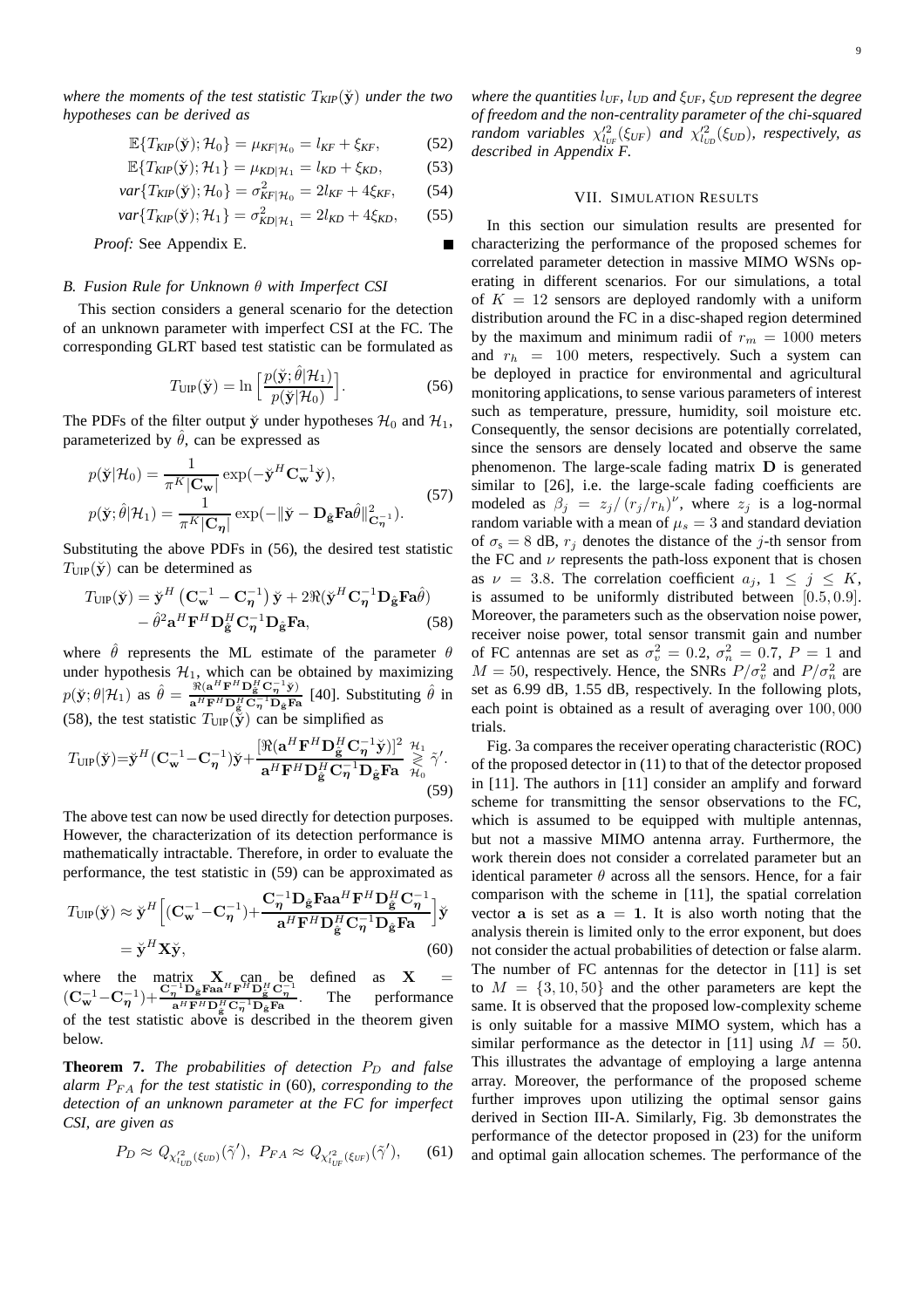

Fig. 3. ROC plot for comparing (a) the detector  $T_{KP}(\tilde{y})$  in (11) using  $M = 50$  with the detectors in [11] using  $M = \{3, 10, 50\}$  for  $K = 12$ ,  $\sigma_v^2 = 0.2$ ,  $\sigma_n^2 = 0.7$  and  $P = 1$ . (b) the detector  $T_{\text{UP}}(\tilde{\mathbf{y}})$  in (23) using  $M = 50$  with GLRT detectors using  $M = \{3, 10, 50\}$  for  $K = 12$ ,  $\sigma_v^2 = 0.2$ ,  $\sigma_n^2 = 0.7$ and  $P = 1$ . (c) the simulated plots of the detectors in (11) and (23) with their theoretical results in Theorem 1 and Theorem 2, respectively, for  $K = 12$ ,  $M = 100, \sigma_v^2 = 0.2, \sigma_n^2 = 0.7$  and  $P = 1$ .



Fig. 4. For uniform and optimized gain allocation schemes, (a) large antenna performance analysis for the detector  $T_{KP}(\tilde{y})$  in (11) for a WSN with  $K = 12$ ,  $\sigma_v^2$  $\frac{3}{v} = 0.2$ ,  $\sigma_n^2 = 0.7$ ,  $P = 10$  and  $\tilde{M} = \{20, 100, 1000\}$ . (b) large antenna performance analysis for the detector  $T_{\text{UP}}(\tilde{\mathbf{y}})$  in (23) for a WSN with  $K = 12$ ,  $\sigma_v^2$  $v_y^2 = 0.2$ ,  $\sigma_n^2 = 0.7$ ,  $P = 10$  and  $M = \{20, 100, 1000\}$ . (c)  $\tilde{P}_D$  vs. M for the detectors  $T_{KP}(\tilde{y})$  in (11) and  $T_{UP}(\tilde{y})$  in (23), with  $K = 12$ ,  $\sigma_v^2 = 0.2$ ,  $\sigma_n^2$  $= 0.7$  and  $P = 1$ .

GLRT directly using y in (1), without employing linear preprocessing at the FC is also shown. For this plot, the number of antennas at the FC is set to  $M \in \{3, 10, 50\}$ . It can be concluded from the figure that a similar detection performance can be achieved by the proposed low-complexity detector as that of the GLRT based MIMO detector for  $M = 50$  antennas. This demonstrates the efficiency of using the low-complexity MRC pre-filtering at the massive MIMO FC in the large antenna regime. Fig. 3c compares the analytical values of the probabilities of detection and false alarm, obtained using the expressions derived in Theorem 1 and Theorem 2 for the detectors in (11) and (23), respectively, with their simulation counterparts. As the processing step in (6) assumes a large number of antennas at the massive MIMO FC, the simulated and analytical results coincide for large values of  $M(\sim 100)$ , as it can be seen from the figure.

Fig. 4a and 4b demonstrate the large array performance for the detectors in (11) and (23), respectively, for perfect CSI. For the system using identical power allocation, the gains are scaled as  $p_u = \frac{\tilde{p}_u}{M}$ , while the scaling is chosen as  $p_j = \frac{\tilde{p}_j}{M}$  for optimal gain allocation. It can be readily



Fig. 5.  $P_D$  vs. sum transmission gain P for a WSN with  $K = 12$ ,  $M = 50$ ,  $\sigma_v^2 = 0.2$ ,  $\sigma_n^2 = 0.7$  and  $P_{FA} = 0.05$ .

inferred from the figures that the simulated ROC plots of the proposed detectors approach their respective analytical plots, obtained using the expressions derived in Section V, as M becomes large. The parameters used for generating these plots are set as  $P = 10$ ,  $M = \{20, 100, 1000\}$  and the rest of the parameters are kept unchanged. Fig. 4c demonstrates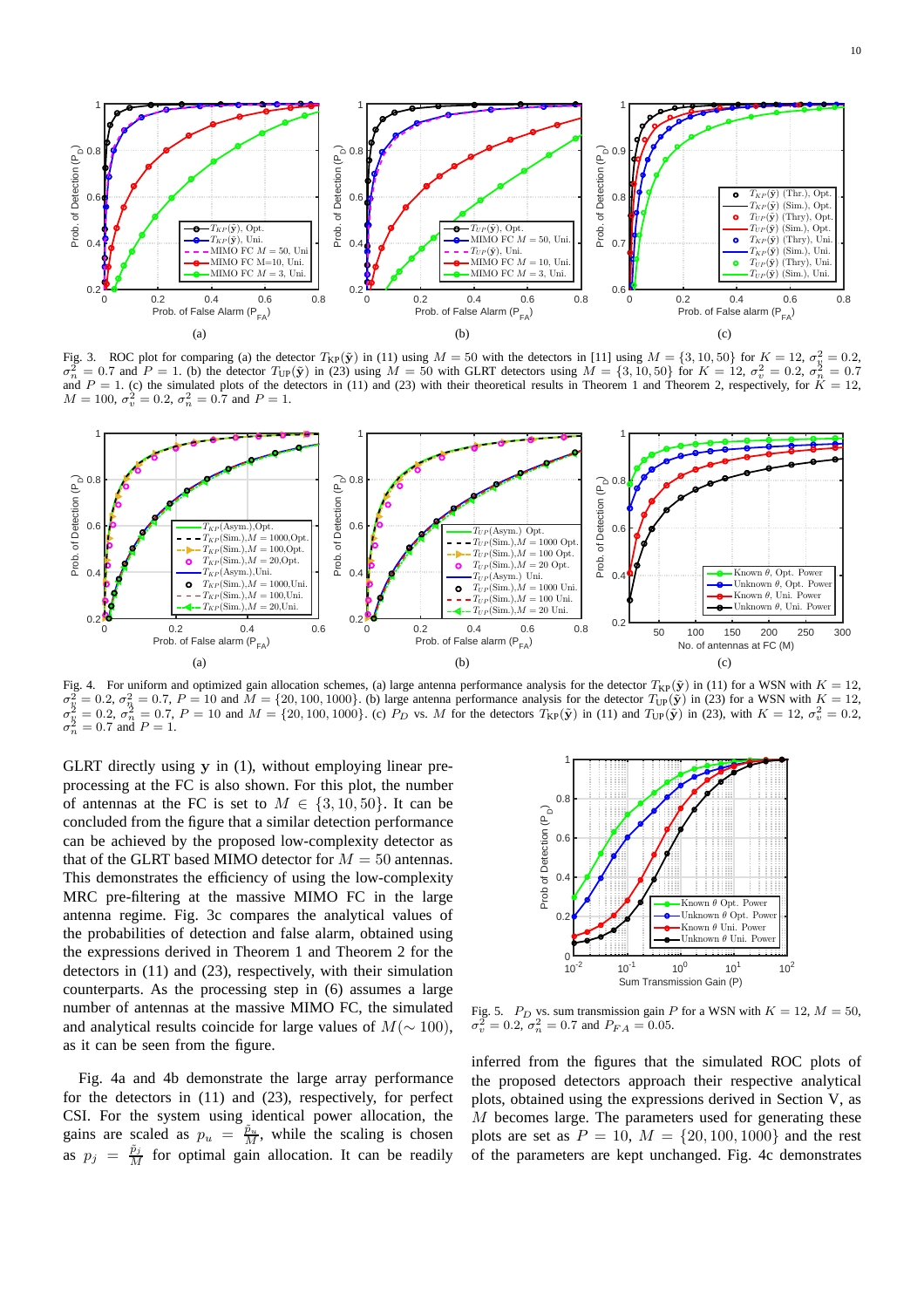the performance improvement in terms of the probability of detection  $(P_D)$  both for identical and optimal gain allocation for an increasing number of antennas M at the FC, with the sum of transmission gains set as  $P = 1$ . A significant improvement can be observed for the optimal gain allocation scheme in comparison to the identical gain allocation scheme for both the detection schemes.

Fig. 5 shows the variation of the probability of detection  $(P_D)$  vs. the total sensor transmit power  $(P)$  for  $P_{FA} = 0.05$ . It is evident from the figure that for  $P = 10$  dB, the probability of detection is higher than 0.9 and it is close to unity for  $P = 20$  dB. This demonstrates the significant performance improvement that can be achieved by optimal gain allocation, when utilized for the detection of both known and unknown parameters. Fig. 6a plots the ROC of the proposed detector in (11) and the original detector in (5) to characterize the performance. Moreover, it demonstrates a similar performance comparison for the unknown parameter scenario. Fig. 6b plots the probability of detection  $(P_D)$  versus the probability of false alarm  $(P_{FA})$  for the detectors in (45) and (59) corresponding to the known and unknown parameter detection scenarios in the presence of imperfect CSI, respectively. It can be observed from the figure that the simulated plots are in close agreement with the theoretical results obtained in Theorem 6 and Theorem 7, thus, validating the analytical findings for the equal power allocation scheme. Fig. 6c plots the probability of detection  $(P_D)$  versus the probability of false alarm  $(P_{FA})$ for the detectors  $T_{\text{KIP}}(\check{y})$  in (45),  $T_{\text{KIP}}(y)$  corresponding to the known parameter scenario, and the detector  $T_{\text{UP}}(\check{y})$  in (59), as well as its simplification in (60) for the unknown parameter scenario with imperfect CSI. It can be observed that the performance of the test  $T_{\text{KIP}}(\check{y})$  coincides with  $T_{\text{KIP}}(\check{y})$ for large values of  $M(\sim=50)$ . Furthermore, the plot also demonstrates the closeness of the rules  $T_{\text{UP}}(\check{y})$  and  $T_{\text{UP}}(\check{y})$ .

# VIII. CONCLUSIONS

Powerful detectors were proposed for correlated parameter detection in a massive MIMO WSN. The NP criterion and GLRT based fusion rules were initially determined for the detection of known and unknown deterministic parameters, respectively, for perfect CSI at the FC. Closed-form expressions of probabilities of detection  $(P_D)$  and false alarm  $(P_{FA})$  were determined for characterizing the performance of the proposed detectors. Furthermore, the optimal sensor transmit gains were derived utilizing the deflection coefficient framework to further enhance the detection performance of the proposed tests. The asymptotic detection performance and pertinent gain scaling laws were also derived for both uniform and optimal gain allocation for a large antenna array at the massive MIMO FC. The framework was further extended to a scenario having CSI uncertainty. Simulation results were presented to validate the theoretical findings and to demonstrate the improved detection performance of the proposed schemes. In future research, this framework can be extended to a scenario with multiple FCs, each equipped with a very large antenna array, to present the fusion rules and pertinent analysis considering the effects of pilot contamination.

# APPENDIX A PROOF OF THEOREM 1

The mean of the test statistic  $T_{KP}(\tilde{y})$  in (11) under the alternative hypothesis  $\mathcal{H}_1$ , i.e.,  $\mu_{T_{\text{KP}}|\mathcal{H}_1}$ , is given by

$$
\mu_{T_{\text{KP}}|\mathcal{H}_1} = \mathbb{E}\Big\{\sum_{j=1}^{K} \Re\Big(\frac{M a_j^* f_j^* \tilde{y}_j}{\sigma_v^2 M \beta_j |f_j|^2 + \sigma_n^2}\Big) \Big|\mathcal{H}_1\Big\}
$$
  
= 
$$
\sum_{j=1}^{K} \Re\Big(\frac{M a_j^* f_j^* \mathbb{E}\{\tilde{y}_j|\mathcal{H}_1\}}{\sigma_v^2 M \beta_j |f_j|^2 + \sigma_n^2}\Big),
$$
 (62)

where the quantity  $\mathbb{E}\{\tilde{y}_j|\mathcal{H}_1\}$  can be derived as

$$
\mathbb{E}\{\tilde{y}_j|\mathcal{H}_1\} = \mathbb{E}\Big\{\beta_j f_j a_j \theta + \beta_j f_j v_j + \frac{1}{M} \mathbf{g}_j^H \mathbf{n} \Big\} = \beta_j f_j a_j \theta.
$$

Substituting the above equation into (62), the mean  $\mu_{T_{\text{KP}}|\mathcal{H}_1}$ can be expressed as

$$
\mu_{T_{\text{KP}}|\mathcal{H}_1} = \sum_{j=1}^{K} \Re \Big( \frac{M\beta_j |a_j|^2 |f_j|^2 \theta}{\sigma_v^2 M \beta_j |f_j|^2 + \sigma_n^2} \Big),
$$

which results in the expression given in (14). Following similar steps, the mean  $\mu_{T_{KP}}|\mu_0$  under the null hypothesis in (13) can also be determined. The variance  $\sigma_{T_{\text{KP}}_{\text{R}}}}^2$  is given by  $\sigma_{T_{\text{KP}}}^2 = \mathbb{E} \left\{ T_{\text{KP}}^2(\tilde{\textbf{y}}) \left| \mathcal{H}_0 \right. \right\} - \left( \mathbb{E} \left\{ T_{\text{KP}}(\tilde{\textbf{y}}) \left| \mathcal{H}_0 \right. \right\} \right)^2$ , where the quantity  $\mathbb{E} \left\{ T_{\text{KP}}^2(\tilde{\mathbf{y}}) | \mathcal{H}_0 \right\}$  in the above expression can be determined as

$$
\mathbb{E}\{T_{\rm KP}^2(\tilde{\mathbf{y}})|\mathcal{H}_0\} = \mathbb{E}\Big\{\Big[\sum_{j=1}^K \Re\Big(\frac{Ma_j^* f_j^* \tilde{y}_j}{\sigma_v^2 M \beta_j |f_j|^2 + \sigma_n^2}\Big)\Big]^2 \Big|\mathcal{H}_0\Big\}
$$
  
\n
$$
= \mathbb{E}\Big\{\sum_{j=1}^K \Big[\Re\Big(\frac{Ma_j^* f_j^* (\beta_j f_j v_j + \frac{1}{M} \mathbf{g}_j^H \mathbf{n})}{M \sigma_v^2 \beta_j |f_j|^2 + \sigma_n^2}\Big)\Big]^2\Big\}
$$
  
\n
$$
= \sum_{j=1}^K \frac{1}{2} \Big(\frac{M \beta_j |a_j|^2 |f_j|^2}{M \sigma_v^2 \beta_j |f_j|^2 + \sigma_n^2}\Big). \tag{63}
$$

Substituting (63) and the value of  $\mu_{T_{KP}}|\mu_0|$  in  $\sigma_{T_{KP}}^2$ , one can obtain the final expression of the variance  $\sigma_{T_{\text{KP}}}^2$  in (15).

# APPENDIX B PROOF OF THEOREM 1

The optimization problem in (18) can be efficiently solved using the Karush-Kuhn-Tucker (KKT) framework [42]. The corresponding Lagrangian can be formulated as

$$
L(p_j, \lambda, \mu_j) = \sum_{j=1}^K \frac{-M\beta_j |a_j|^2 p_j}{M\beta_j p_j \sigma_v^2 + \sigma_n^2} + \lambda \left( \sum_{j=1}^K p_j - P \right) + \sum_{j=1}^K \mu_j p_j,
$$

and the KKT conditions can be expressed as

$$
\frac{-M\beta_j |a_j|^2 \sigma_n^2}{\left(M\beta_j p_j \sigma_v^2 + \sigma_n^2\right)^2} + \lambda - \mu_j = 0,\tag{64}
$$

$$
\lambda \Big( \sum_{j=1}^{K} p_j - P \Big) = 0,\tag{65}
$$

$$
\sum_{j=1}^{N} p_j - P = 0,\tag{66}
$$

$$
\mu_j p_j = 0,\t(67)
$$

$$
\mu_j, p_j, \lambda \ge 0. \tag{68}
$$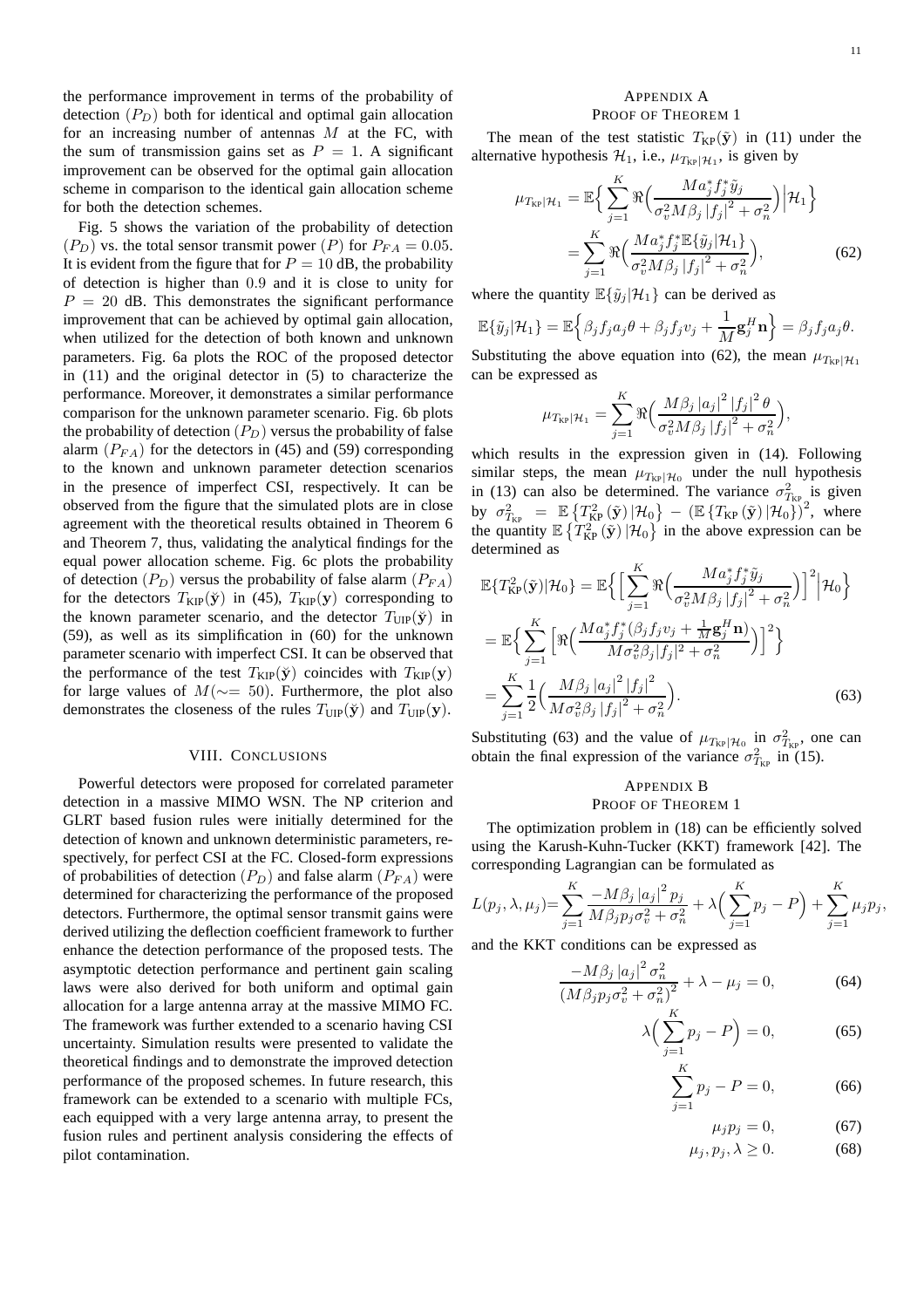

Fig. 6. ROC plot for comparing (a) detector  $T_{\text{KP}}(\tilde{y})$  with the detector  $T_{\text{KP}}(\tilde{y})$  and the detector  $T_{\text{UP}}(\tilde{y})$  with the detector  $T_{\text{UP}}(\tilde{y})$  using  $M = 50$  for  $K = 12$ ,  $\sigma^2 = 0.2$  and  $R = 1.4$  (b) dete σ  $v_v^2 = 0.2$ ,  $\sigma_n^2 = 0.7$  and  $P = 1$ . (b) detectors  $T_{\text{KIP}}(\check{y})$  and  $T_{\text{UP}}(\check{y})$  in (45) and (60), respectively, for imperfect CSI with their analytical counterparts for a WSN with  $K = 12$ ,  $M = 50$ ,  $\sigma_v^2 = 0.2$ ,  $\sigma_n^2 = 0.7$  and  $P = 1$ . (c) detectors  $T_{\rm KIP}(\check{y})$  in (45) with the detector  $T_{\rm KIP}(\check{y})$  and the detector  $T_{\rm UP}(\check{y})$  in (59) with the detector in (60) and the detector  $T_{\text{UIP}}(\mathbf{y})$ , for a WSN with  $K = 12$ ,  $M = 50$ ,  $\sigma_v^2 = 0.2$ ,  $\sigma_n^2 = 0.7$  and  $P = 1$ .

Using the above KKT conditions followed by straightforward manipulations yields the closed-form solution in (19).

# APPENDIX C PROOF OF THEOREM 2

 $T'_{\text{UP}}(\tilde{\mathbf{y}})$  in (23) is Gaussian distributed under both the hypotheses, which can be described as

$$
T'_{\text{UP}}(\tilde{\mathbf{y}}) = \sum_{j=1}^{K} \Re\left(\frac{Mf_j^* a_j^* \tilde{y}_j}{\sigma_v^2 M \beta_j |f_j|^2 + \sigma_n^2}\right)
$$

$$
\sim \begin{cases} \mathcal{N}(\mu_{T'_{\text{UP}}|\mathcal{H}_0}, \sigma_{T'_{\text{UP}}}^2) & \text{under } \mathcal{H}_0\\ \mathcal{N}(\mu_{T'_{\text{UP}}|\mathcal{H}_1}, \sigma_{T'_{\text{UP}}}^2) & \text{under } \mathcal{H}_1, \end{cases}
$$
(69)

where the quantities  $\mu_{T'_{UP}}|\mathcal{H}_0$ ,  $\mu_{T'_{UP}}|\mathcal{H}_1$  and  $\sigma^2_{T'_{UP}}$  in (25), (26) and (27), respectively, are obtained using the same procedure as described in Appendix A. Using the statistics in (69), the probability of detection  $P_D$  can be formulated as

$$
P_D = \Pr\{|T'_{\text{UP}}(\tilde{\mathbf{y}})| > \gamma''|\mathcal{H}_1\}
$$
  
=  $\Pr\{T'_{\text{UP}}(\tilde{\mathbf{y}}) > \gamma''|\mathcal{H}_1\} + \Pr\{T'_{\text{UP}}(\tilde{\mathbf{y}}) < -\gamma''|\mathcal{H}_1\}$   
=  $Q\left(\frac{\gamma'' - \mu_{T'_{\text{UP}}|\mathcal{H}_1}}{\sigma_{T'_{\text{UP}}}}\right) + 1 - Q\left(\frac{-\gamma'' - \mu_{T'_{\text{UP}}|\mathcal{H}_1}}{\sigma_{T'_{\text{UP}}}}\right).$  (70)

Using the relation  $Q(-x) = 1 - Q(x)$ , (70) can be further simplified to obtain the final expression of  $P_D$  in (24). The closed-form expression of the probability of false alarm  $P_{FA}$ in (24) can be derived along similar lines.

# APPENDIX D PROOF OF THEOREM 3

Under both the hypotheses, the test statistic  $T_{KP}(\tilde{y})$  in (11) for the detection of a known parameter, is distributed as  $\mathcal{N}(\mu_{T_{\text{KP}}|\mathcal{H}_i}, \sigma_{T_{\text{KP}}}^2)$ , where  $i = 0, 1$ . The equivalent test statistic obtained after appropriate scaling, i.e.,  $\bar{T}_{KP}(\tilde{y}) \triangleq \frac{T_{KP}(\tilde{y})}{T_{KT}}$  $\frac{\text{KP}(\mathbf{y})}{\sigma_{T_{\text{KP}}}}$ , also follows the Gaussian distribution under both the hypotheses, which can be expressed as  $\bar{T}_{KP}(\tilde{y}), \mathcal{H}_i \sim \mathcal{N}(\bar{\mu}_{T_{KP}|H_i}^u, 1).$ Furthermore, the scaled mean  $\bar{\mu}_{T_{\text{KP}}|\mathcal{H}_i}^{\mu}$  can be defined as  $\bar{\mu}^u_{T_{\mathrm{KP}}|\mathcal{H}_i} \ \triangleq \ \frac{\mu_{T_{\mathrm{KP}}|\mathcal{H}_i}}{\sigma_{T_{\mathrm{KP}}}}$  $\frac{T_{KP}|\mathcal{H}_i}{\sigma_{T_{KP}}}$ . Substituting the quantities  $\mu_{T_{KP}}|\mathcal{H}_1$  and  $\sigma_{T_{KP}}$ , given in (14) and (15), respectively, and using  $p_u =$  $|f_j|^2$ , the scaled mean  $\bar{\mu}^u_{T_{\text{KP}}|\mathcal{H}_1}$  for the alternative hypothesis  $\mathcal{H}_1$  can be simplified as

$$
\bar{\mu}_{T_{\text{KP}}|\mathcal{H}_1}^u = \sqrt{\sum_{j=1}^K \frac{2p_u M \beta_j |a_j|^2 \theta^2}{\sigma_v^2 p_u M \beta_j + \sigma_n^2}}.
$$

Using the above expression, the probability of detection  $\bar{P}_D$ corresponding to the detector  $\overline{T}_{KP}(\tilde{\mathbf{y}})$  can be expressed as  $\bar{P}_D = Q(\gamma' - \bar{\mu}_{T_{\text{KP}}|\mathcal{H}_1}^u)$ . The asymptotic probability of detection  $P_D^u$  in the large antenna regime, given by (30), can be determined by evaluating the normalized mean. This can be simplified for hypothesis  $\mathcal{H}_1$  by taking the limit as  $M \to \infty$  of  $\bar{\mu}_{T_{\text{KP}}|\mathcal{H}_1}^u$ , along with the scaling  $p_u = \frac{\tilde{p}_u}{M}$ , and can be expressed as

$$
\tilde{\mu}_{T_{\text{KP}}|\mathcal{H}_1}^u = \lim_{M \to \infty} \bar{\mu}_{T_{\text{KP}}|\mathcal{H}_1}^u \Big|_{p_u = \frac{\bar{p}_u}{M}} = \lim_{M \to \infty} \frac{\mu_{T_{\text{KP}}|\mathcal{H}_1}}{\sigma_{T_{\text{KP}}}} \Big|_{p_u = \frac{\bar{p}_u}{M}} \n= \lim_{M \to \infty} \sqrt{\sum_{j=1}^K \frac{2\frac{\tilde{p}_u}{M} M \beta_j |a_j|^2 \theta^2}{\sigma_v^2 \frac{\tilde{p}_u}{M} M \beta_j + \sigma_n^2}},
$$

which on further simplification reduces to (31). The asymptotic probability of false alarm  $P_{FA}^u$  in (30) can be derived along similar lines.

# APPENDIX E PROOF OF THEOREM 6

The k-th cumulant of  $T_{\text{KIP}}(\check{y})$  for hypothesis  $\mathcal{H}_i$ , where  $i = 0, 1$ , is given by

$$
\kappa_k^i = 2^{k-1}(k-1)!\sum_{j=1}^K \left(2\left(\frac{\lambda_{j,i}}{2}\right)^k + k\left(\frac{\lambda_{j,i}}{2}\right)^k \xi_{j,i}\right). \tag{71}
$$

The mean, standard deviation, skewness and kurtosis of the test statistic  $T_{\text{KIP}}(\check{y})$  under both the hypotheses can be evaluated using the expression  $(71)$ . Using  $(47)$ ,  $(48)$  and  $(71)$ , the probability of detection  $P_D$  can be determined as shown below.

$$
P_D = \Pr\Big(\frac{\sum_{j=1}^K \frac{\lambda_{j,1}}{2} \chi_2'^2(\xi_{j,1}) - \mu_{\chi'}}{\sigma_{\chi'}} > \frac{\tilde{\gamma} - \mu_{\chi'}}{\sigma_{\chi'}}\Big)
$$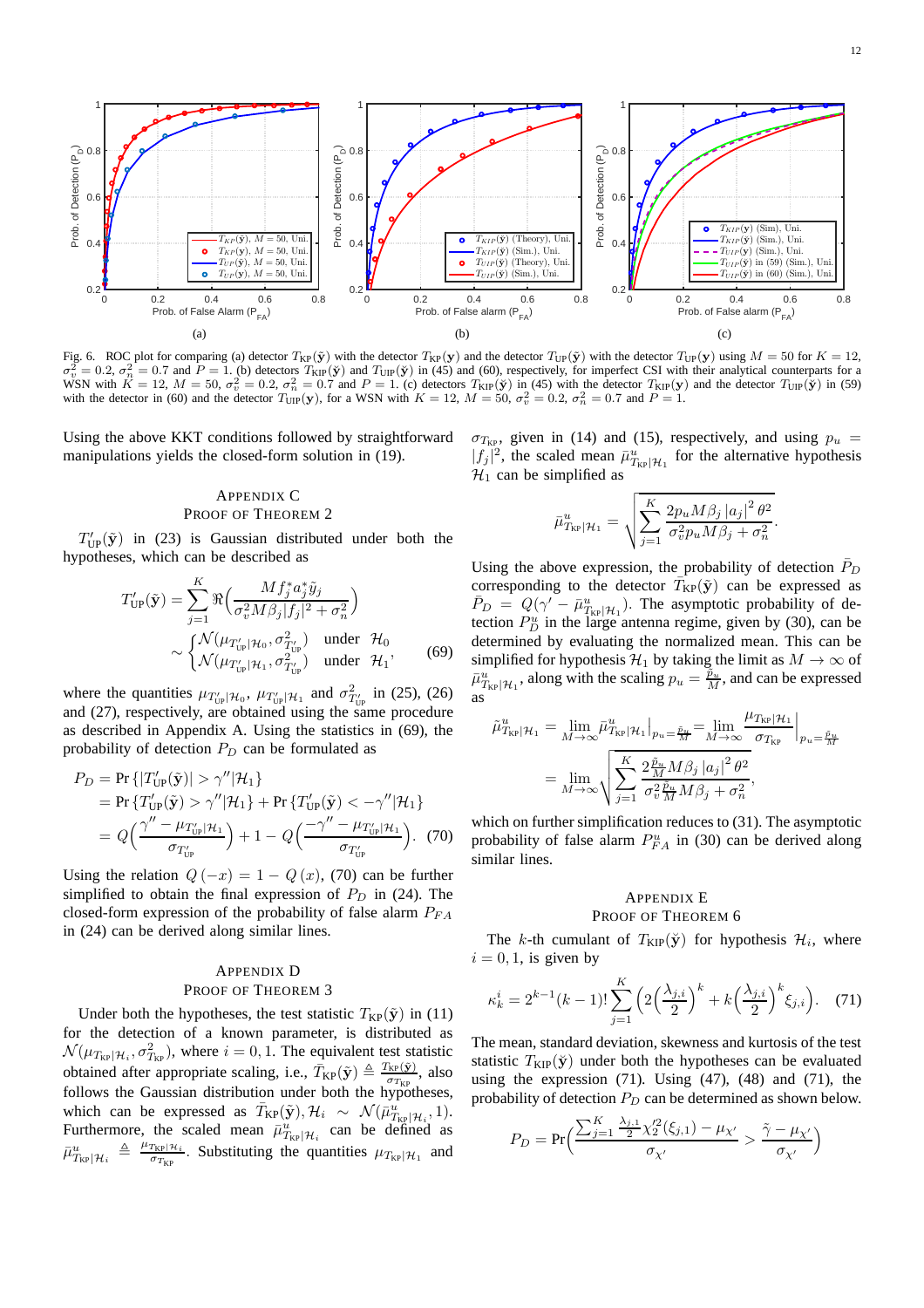$$
\approx \Pr\bigg(\frac{\chi_{l_{\text{KD}}}^{\prime 2}(\xi_{\text{KD}}) - \mu_{\text{KD}|\mathcal{H}_1}}{\sigma_{\text{KD}|\mathcal{H}_1}} > \frac{\tilde{\gamma} - \mu_{\text{KD}|\mathcal{H}_1}}{\sigma_{\text{KD}|\mathcal{H}_1}}\bigg),\tag{72}
$$

where  $\mu_{\chi'}$ ,  $\sigma_{\chi'}$  denote the mean and standard deviation of the  $\sum_{i=1}^K$ weighted sum of  $K$  chi-square distributed random variables  $\frac{K}{j=1} \frac{\lambda_{j,1}}{2} \chi_2^2(\xi_{j,1})$ . The above expression (72), for large number of antennas at the FC, can be further simplified to obtain the expression in (51). The quantities  $\mu_{KD|\mathcal{H}_1}$  and  $\sigma_{KD|\mathcal{H}_1}$ represent the mean and standard deviation of the chi-square random variable  $\chi'^2_{k_{\text{BD}}}(\delta_{\text{KD}})$  and are defined in (53) and (55), respectively. The expression for  $P_{FA}$  in (51) can be derived on similar lines.

# APPENDIX F PROOF OF THEOREM 7

For the detector in (60), the probability of detection  $P_D$  is given by

$$
P_D = \Pr(\breve{\mathbf{y}}^H \mathbf{X} \breve{\mathbf{y}} > \tilde{\gamma}' | \mathcal{H}_1). \tag{73}
$$

To evaluate  $P_D$ , the above expression can be equivalently written as  $P_D = Pr(\ddot{y}'^H Z \ddot{y}' > \ddot{\gamma}')$ , where the vector  $\ddot{y}'$ and the matrix **Z** are defined as  $\check{y}' = C_{\eta}^{-\frac{1}{2}} \check{y}$  and **Z** =  $\mathbf{C}_{\eta}^{\frac{1}{2}}\mathbf{X}\mathbf{C}_{\eta}^{\frac{1}{2}}$ , respectively. Under hypothesis  $\mathcal{H}_1$ ,  $\check{\mathbf{y}}$  is distributed as  $\breve{\mathbf{y}} \sim \mathcal{CN}(\mathbf{D}_{\hat{\mathbf{g}}}\mathbf{F}\mathbf{a}\theta, \mathbf{C}_{\boldsymbol{\eta}})$ . Hence,  $\breve{\mathbf{y}}'$  also follows the complex Gaussian distribution, i.e.,  $\check{\mathbf{y}}' \sim \mathcal{CN}(\mathbf{C}_{\eta}^{-\frac{1}{2}}\mathbf{D}_{\hat{\mathbf{g}}}\mathbf{F}\mathbf{a}\theta, \mathbf{I}_K)$ . Using the eigenvalue decomposition (EVD), the matrix Z can be defined as  $\mathbf{Z} = \mathbf{U} \Sigma \mathbf{U}^H$ . On substituting the EVD of Z, the expression of  $P_D$  reduces to  $P_D = Pr(\breve{\mathbf{y}}'^H \mathbf{U} \Sigma \mathbf{U}^H \breve{\mathbf{y}}' >$  $\tilde{\gamma}'$ ) = Pr( $\breve{\chi}_u^H \Sigma \breve{\chi}_u > \tilde{\gamma}'$ ), where the vector  $\breve{\mathbf{y}}_u$  is defined as  $\ddot{\mathbf{y}}_u = \mathbf{U}^H \ddot{\mathbf{y}}'$ . The transformed vector  $\ddot{\mathbf{y}}_u$  is distributed as  $\check{\mathbf{y}}_u \sim \mathcal{CN}(\mathbf{U}^H \mathbf{C}_\eta^{-\frac{1}{2}} \mathbf{D}_{\hat{\mathbf{g}}} \mathbf{F}\mathbf{a}\theta, \mathbf{I}_K)$ . Hence, the expression of  $P_D$  further simplifies to  $P_D = \Pr(\sum_{j=1}^K \sigma_j \chi_2'^2(\xi_j) > \tilde{\gamma}'),$ where  $\sigma_i$  is the j-th element of the eigenvalue matrix  $\Sigma$  and  $\chi_2^2(\xi_j)$  is the non-central chi-squared random variable with two degrees of freedom and non-centrality parameter as  $\xi_i$ . Following the procedure in Appendix E, the probability of detection  $P_D$  can be determined as  $P_D \approx \Pr(\chi_{l_{UD}}^{2}(\xi_{UD}) >$  $\tilde{\gamma}'$ ) =  $Q_{\chi^2_{\text{UD}}}(\xi_{\text{UD}})(\tilde{\gamma}')$ , which is given in (61). The expression for the  $P_{FA}^{CO}$  in (61) can be derived similarly.

## **REFERENCES**

- [1] R. V. Kulkarni and G. K. Venayagamoorthy, "Particle swarm optimization in wireless-sensor networks: A brief survey," *IEEE Trans. Systems, Man, and Cybernetics, Part C (Applications and Reviews)*, vol. 41, no. 2, pp. 262–267, Mar. 2011.
- [2] M. Raza, N. Aslam, H. Le-Minh, S. Hussain, Y. Cao, and N. M. Khan, "A critical analysis of research potential, challenges, and future directives in industrial wireless sensor networks," *IEEE Commun. Surveys Tutorials*, vol. 20, no. 1, pp. 39–95, 2018.
- W. Li and H. Dai, "Distributed detection in wireless sensor networks using a multiple access channel," *IEEE Trans. Signal Process.*, vol. 55, no. 3, pp. 822–833, Mar. 2007.
- [4] J. F. Chamberland and V. V. Veeravalli, "Decentralized detection in sensor networks," *IEEE Trans. Signal Process.*, vol. 51, no. 2, pp. 407– 416, Feb. 2003.
- [5] J. F. Chamberland and V. V. Veeravalli, "Asymptotic results for decentralized detection in power constrained wireless sensor networks," *IEEE J.Sel. Areas Commun.*, vol. 22, no. 6, pp. 1007–1015, Aug. 2004.
- [6] R. Niu, B. Chen, and P. K. Varshney, "Fusion of decisions transmitted over Rayleigh fading channels in wireless sensor networks," *IEEE Trans. Signal Process.*, vol. 54, no. 3, pp. 1018–1027, Mar. 2006.
- [7] M. Gastpar, "Uncoded transmission is exactly optimal for a simple Gaussian "sensor" network," *IEEE Trans. Inf. Theory*, vol. 54, no. 11, pp. 5247–5251, Nov. 2008.
- [8] Z. Quan, W. Ma, S. Cui, and A. H. Sayed, "Optimal linear fusion for distributed detection via semidefinite programming," *IEEE Trans. Signal Process.*, vol. 58, no. 4, pp. 2431–2436, Apr. 2010.
- [9] W. Li and H. Dai, "Distributed detection in wireless sensor networks using a multiple access channel," *IEEE Trans. Signal Process.*, vol. 55, no. 3, pp. 822–833, Mar. 2007.
- [10] C. Tepedelenlioglu and S. Dasarathan, "Distributed detection over Gaussian multiple access channels with constant modulus signaling," *IEEE Trans. Signal Process.*, vol. 59, no. 6, pp. 2875–2886, Jun. 2011.
- [11] M. K. Banavar, A. D. Smith, C. Tepedelenliolu, and A. Spanias, "Distributed detection over fading MACs with multiple antennas at the fusion center," in *2010 IEEE Int. Conf. Acoust., Speech, Signal Process.*, Mar. 2010, pp. 2894–2897.
- [12] M. K. Banavar, A. D. Smith, C. Tepedelenlioglu, and A. Spanias, "On the effectiveness of multiple antennas in distributed detection over fading MACs," *IEEE Trans. Wireless Commun.*, vol. 11, no. 5, pp. 1744–1752, May 2012.
- [13] I. Nevat, G. W. Peters, and I. B. Collings, "Distributed detection in sensor networks over fading channels with multiple antennas at the fusion centre," *IEEE Trans. Signal Process.*, vol. 62, no. 3, pp. 671– 683, Feb. 2014.
- [14] D. Ciuonzo, G. Romano, and P. S. Rossi, "Channel-aware decision fusion in distributed MIMO wireless sensor networks: Decode-and-fuse vs. decode-then-fuse," *IEEE Trans. Wireless Commun.*, vol. 11, no. 8, pp. 2976–2985, Aug. 2012.
- [15] M. A. Al-Jarrah, M. A. Yaseen, A. Al-Dweik, O. A. Dobre, and E. Alsusa, "Decision fusion for IoT-based wireless sensor networks," *IEEE Internet of Things Journal*, vol. 7, no. 2, pp. 1313–1326, 2020.
- [16] A. Patel, H. Ram, A. K. Jagannatham, and P. K. Varshney, "Robust cooperative spectrum sensing for MIMO cognitive radio networks under CSI uncertainty," *IEEE Trans. Signal Process.*, vol. 66, no. 1, pp. 18–33, Jan. 2018.
- [17] Q. Cheng, B. Chen, and P. K. Varshney, "Detection performance limits for distributed sensor networks in the presence of nonideal channels," *IEEE Trans. Wireless Commun.*, vol. 5, no. 11, pp. 3034–3038, Nov. 2006.
- [18] A. R. Reibman and L. W. Nolte, "Optimal detection and performance of distributed sensor ," *IEEE Trans. Aerosp. Electron. Syst.*, vol. AES-23, no. 1, pp. 24–30, Jan. 1987.
- [19] J. N. Tsitsiklis, "Decentralized detection," *Advances in Signal Processing,*, vol. 2, H. V. Poor and J. B. Thomas, editors, JAI Press, pp. 297–344, 1993.
- [20] R. Viswanathan and P. K. Varshney, "Distributed detection with multiple sensors part I. Fundamentals," *Proceedings of the IEEE*, vol. 85, no. 1, pp. 54–63, Jan. 1997.
- [21] J. Fang, H. Li, Z. Chen, and S. Li, "Optimal precoding design and power allocation for decentralized detection of deterministic signals,' *IEEE Trans. Signal Process.*, vol. 60, no. 6, pp. 3149–3163, Jun. 2012.
- [22] D. Gesbert, M. Kountouris, R. W. H. Jr., C. b. Chae, and T. Salzer, "Shifting the MIMO paradigm," *IEEE Signal Process. Mag.*, vol. 24, no. 5, pp. 36–46, Sep. 2007.
- [23] F. Rusek, D. Persson, B. K. Lau, E. G. Larsson, T. L. Marzetta, O. Edfors, and F. Tufvesson, "Scaling up MIMO: Opportunities and challenges with very large arrays," *IEEE Signal Process. Mag.*, vol. 30, no. 1, pp. 40–60, Jan. 2013.
- [24] H. Q. Ngo, E. G. Larsson, and T. L. Marzetta, "Energy and spectral efficiency of very large multiuser MIMO systems," *IEEE Trans. Commun.*, vol. 61, no. 4, pp. 1436–1449, Apr. 2013.
- [25] L. Lu, G. Y. Li, A. L. Swindlehurst, A. Ashikhmin, and R. Zhang, "An overview of massive MIMO: Benefits and challenges," *IEEE J. of Sel. Topics Signal Process.*, vol. 8, no. 5, pp. 742–758, Oct. 2014.
- [26] T. L. Marzetta, "Noncooperative cellular wireless with unlimited numbers of base station antennas," *IEEE Trans. Wireless Commun.*, vol. 9, no. 11, pp. 3590–3600, Nov. 2010.
- [27] F. Jiang, J. Chen, A. L. Swindlehurst, and J. A. López-Salcedo, "Massive MIMO for wireless sensing with a coherent multiple access channel," *IEEE Trans. Signal Process.*, vol. 63, no. 12, pp. 3005–3017, Jun. 2015.
- [28] A. Shirazinia, S. Dey, D. Ciuonzo, and P. S. Rossi, "Massive MIMO for decentralized estimation of a correlated source," *IEEE Trans. Signal Process.*, vol. 64, no. 10, pp. 2499–2512, May 2016.
- [29] G. Ding, X. Gao, Z. Xue, Y. Wu, and Q. Shi, "Massive MIMO for distributed detection with transceiver impairments," *IEEE Trans. Veh. Technol.*, vol. 67, no. 1, pp. 604–617, Jan. 2018.